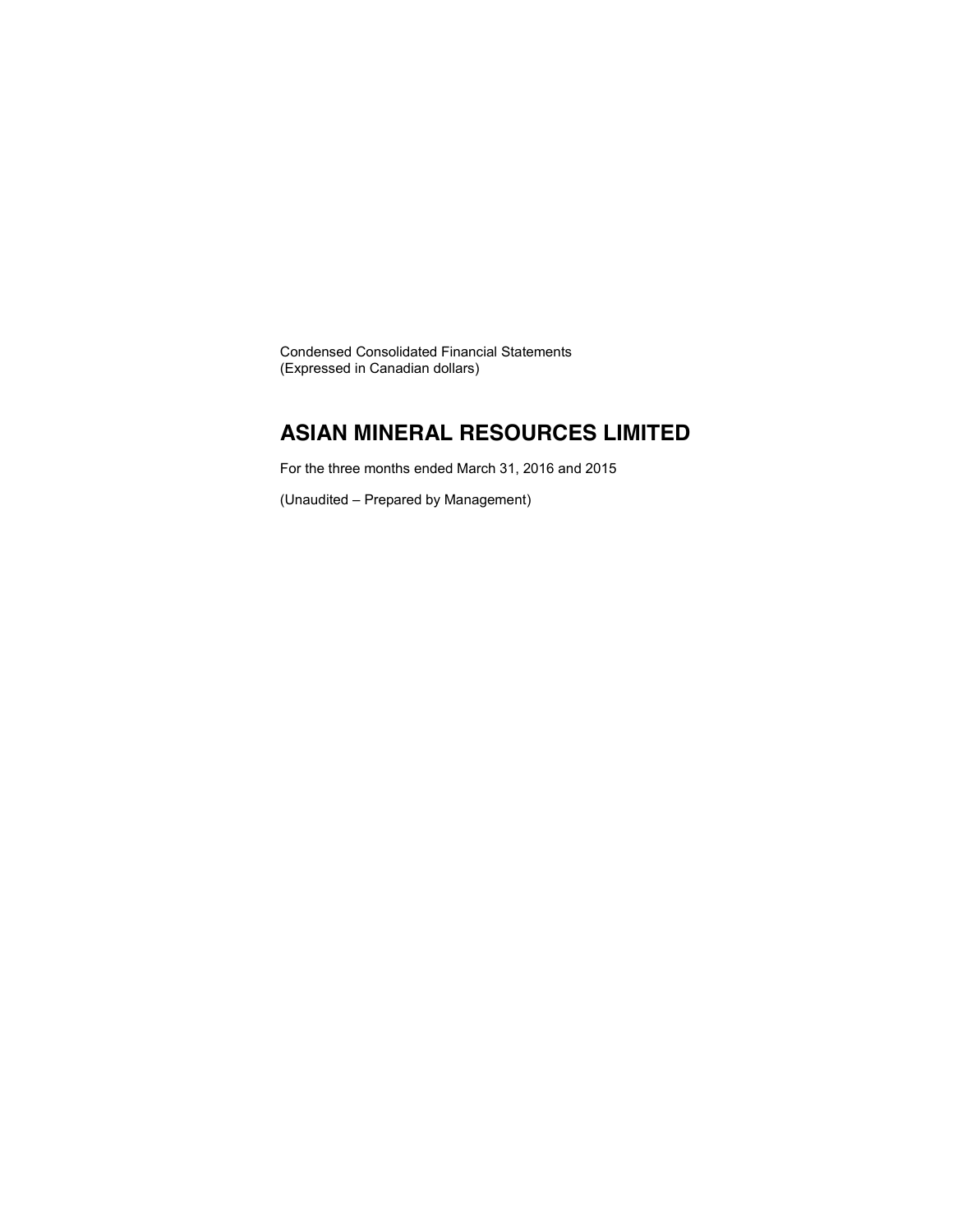Condensed Consolidated Balance Sheets (Expressed in Canadian dollars) (Unaudited)

| 2016<br>2015<br>Notes<br><b>Assets</b><br>Current assets:<br>Cash and cash equivalents<br>\$<br>3,880,638<br>5,738,005<br>\$<br>Accounts receivable and prepaid expenses<br>7,836,521<br>6,189,116<br>8<br>Inventories<br>5,027,696<br>6,705,409<br>9<br>16,744,855<br>18,632,530<br>Non-current assets:<br>Property, plant and equipment<br>6,700,824<br>10,350,893<br>10<br>Mineral property interest<br>253,178<br>298,399<br>11<br>6,954,002<br>10,649,292<br>\$<br>23,698,857<br>29,281,822<br><b>Total assets</b><br>\$<br>Liabilities and Shareholders' Equity<br>Current liabilities:<br>Trade payables and accrued liabilities<br>12<br>12,340,780<br>\$<br>15,012,387<br>Other current liabilities<br>13<br>1,183,827<br>1,261,656<br>13,524,607<br>16,274,043<br>Non-current liabilities:<br>Provision for closure and rehabilitation<br>416,816<br>444,219<br>14<br>Other non-current liabilities<br>1,365,811<br>1,455,605<br>15<br>1,782,627<br>1,899,824<br><b>Total liabilities</b><br>15,307,234<br>18,173,867<br>Shareholders' equity:<br>Share capital<br>128,264,065<br>128,264,065<br>16<br>Share-based payments reserve<br>667,940<br>667,940<br>16,513,126<br>17,604,184<br>Currency translation reserve<br>Deficit<br>(133, 057, 661)<br>(131, 682, 260)<br>Equity attributable to shareholders of the Company<br>12,387,470<br>14,853,929<br>Non-controlling interest<br>(3,995,847)<br>(3,745,974)<br>25<br>Total shareholders' equity<br>8,391,623<br>11,107,955<br>Total liabilities and shareholders' equity<br>\$<br>23,698,857<br>\$<br>29,281,822 |  | March 31, | December 31, |
|-----------------------------------------------------------------------------------------------------------------------------------------------------------------------------------------------------------------------------------------------------------------------------------------------------------------------------------------------------------------------------------------------------------------------------------------------------------------------------------------------------------------------------------------------------------------------------------------------------------------------------------------------------------------------------------------------------------------------------------------------------------------------------------------------------------------------------------------------------------------------------------------------------------------------------------------------------------------------------------------------------------------------------------------------------------------------------------------------------------------------------------------------------------------------------------------------------------------------------------------------------------------------------------------------------------------------------------------------------------------------------------------------------------------------------------------------------------------------------------------------------------------------------------------------------------------------------------|--|-----------|--------------|
|                                                                                                                                                                                                                                                                                                                                                                                                                                                                                                                                                                                                                                                                                                                                                                                                                                                                                                                                                                                                                                                                                                                                                                                                                                                                                                                                                                                                                                                                                                                                                                                   |  |           |              |
|                                                                                                                                                                                                                                                                                                                                                                                                                                                                                                                                                                                                                                                                                                                                                                                                                                                                                                                                                                                                                                                                                                                                                                                                                                                                                                                                                                                                                                                                                                                                                                                   |  |           |              |
|                                                                                                                                                                                                                                                                                                                                                                                                                                                                                                                                                                                                                                                                                                                                                                                                                                                                                                                                                                                                                                                                                                                                                                                                                                                                                                                                                                                                                                                                                                                                                                                   |  |           |              |
|                                                                                                                                                                                                                                                                                                                                                                                                                                                                                                                                                                                                                                                                                                                                                                                                                                                                                                                                                                                                                                                                                                                                                                                                                                                                                                                                                                                                                                                                                                                                                                                   |  |           |              |
|                                                                                                                                                                                                                                                                                                                                                                                                                                                                                                                                                                                                                                                                                                                                                                                                                                                                                                                                                                                                                                                                                                                                                                                                                                                                                                                                                                                                                                                                                                                                                                                   |  |           |              |
|                                                                                                                                                                                                                                                                                                                                                                                                                                                                                                                                                                                                                                                                                                                                                                                                                                                                                                                                                                                                                                                                                                                                                                                                                                                                                                                                                                                                                                                                                                                                                                                   |  |           |              |
|                                                                                                                                                                                                                                                                                                                                                                                                                                                                                                                                                                                                                                                                                                                                                                                                                                                                                                                                                                                                                                                                                                                                                                                                                                                                                                                                                                                                                                                                                                                                                                                   |  |           |              |
|                                                                                                                                                                                                                                                                                                                                                                                                                                                                                                                                                                                                                                                                                                                                                                                                                                                                                                                                                                                                                                                                                                                                                                                                                                                                                                                                                                                                                                                                                                                                                                                   |  |           |              |
|                                                                                                                                                                                                                                                                                                                                                                                                                                                                                                                                                                                                                                                                                                                                                                                                                                                                                                                                                                                                                                                                                                                                                                                                                                                                                                                                                                                                                                                                                                                                                                                   |  |           |              |
|                                                                                                                                                                                                                                                                                                                                                                                                                                                                                                                                                                                                                                                                                                                                                                                                                                                                                                                                                                                                                                                                                                                                                                                                                                                                                                                                                                                                                                                                                                                                                                                   |  |           |              |
|                                                                                                                                                                                                                                                                                                                                                                                                                                                                                                                                                                                                                                                                                                                                                                                                                                                                                                                                                                                                                                                                                                                                                                                                                                                                                                                                                                                                                                                                                                                                                                                   |  |           |              |
|                                                                                                                                                                                                                                                                                                                                                                                                                                                                                                                                                                                                                                                                                                                                                                                                                                                                                                                                                                                                                                                                                                                                                                                                                                                                                                                                                                                                                                                                                                                                                                                   |  |           |              |
|                                                                                                                                                                                                                                                                                                                                                                                                                                                                                                                                                                                                                                                                                                                                                                                                                                                                                                                                                                                                                                                                                                                                                                                                                                                                                                                                                                                                                                                                                                                                                                                   |  |           |              |
|                                                                                                                                                                                                                                                                                                                                                                                                                                                                                                                                                                                                                                                                                                                                                                                                                                                                                                                                                                                                                                                                                                                                                                                                                                                                                                                                                                                                                                                                                                                                                                                   |  |           |              |
|                                                                                                                                                                                                                                                                                                                                                                                                                                                                                                                                                                                                                                                                                                                                                                                                                                                                                                                                                                                                                                                                                                                                                                                                                                                                                                                                                                                                                                                                                                                                                                                   |  |           |              |
|                                                                                                                                                                                                                                                                                                                                                                                                                                                                                                                                                                                                                                                                                                                                                                                                                                                                                                                                                                                                                                                                                                                                                                                                                                                                                                                                                                                                                                                                                                                                                                                   |  |           |              |
|                                                                                                                                                                                                                                                                                                                                                                                                                                                                                                                                                                                                                                                                                                                                                                                                                                                                                                                                                                                                                                                                                                                                                                                                                                                                                                                                                                                                                                                                                                                                                                                   |  |           |              |
|                                                                                                                                                                                                                                                                                                                                                                                                                                                                                                                                                                                                                                                                                                                                                                                                                                                                                                                                                                                                                                                                                                                                                                                                                                                                                                                                                                                                                                                                                                                                                                                   |  |           |              |
|                                                                                                                                                                                                                                                                                                                                                                                                                                                                                                                                                                                                                                                                                                                                                                                                                                                                                                                                                                                                                                                                                                                                                                                                                                                                                                                                                                                                                                                                                                                                                                                   |  |           |              |
|                                                                                                                                                                                                                                                                                                                                                                                                                                                                                                                                                                                                                                                                                                                                                                                                                                                                                                                                                                                                                                                                                                                                                                                                                                                                                                                                                                                                                                                                                                                                                                                   |  |           |              |
|                                                                                                                                                                                                                                                                                                                                                                                                                                                                                                                                                                                                                                                                                                                                                                                                                                                                                                                                                                                                                                                                                                                                                                                                                                                                                                                                                                                                                                                                                                                                                                                   |  |           |              |
|                                                                                                                                                                                                                                                                                                                                                                                                                                                                                                                                                                                                                                                                                                                                                                                                                                                                                                                                                                                                                                                                                                                                                                                                                                                                                                                                                                                                                                                                                                                                                                                   |  |           |              |
|                                                                                                                                                                                                                                                                                                                                                                                                                                                                                                                                                                                                                                                                                                                                                                                                                                                                                                                                                                                                                                                                                                                                                                                                                                                                                                                                                                                                                                                                                                                                                                                   |  |           |              |
|                                                                                                                                                                                                                                                                                                                                                                                                                                                                                                                                                                                                                                                                                                                                                                                                                                                                                                                                                                                                                                                                                                                                                                                                                                                                                                                                                                                                                                                                                                                                                                                   |  |           |              |
|                                                                                                                                                                                                                                                                                                                                                                                                                                                                                                                                                                                                                                                                                                                                                                                                                                                                                                                                                                                                                                                                                                                                                                                                                                                                                                                                                                                                                                                                                                                                                                                   |  |           |              |
|                                                                                                                                                                                                                                                                                                                                                                                                                                                                                                                                                                                                                                                                                                                                                                                                                                                                                                                                                                                                                                                                                                                                                                                                                                                                                                                                                                                                                                                                                                                                                                                   |  |           |              |
|                                                                                                                                                                                                                                                                                                                                                                                                                                                                                                                                                                                                                                                                                                                                                                                                                                                                                                                                                                                                                                                                                                                                                                                                                                                                                                                                                                                                                                                                                                                                                                                   |  |           |              |
|                                                                                                                                                                                                                                                                                                                                                                                                                                                                                                                                                                                                                                                                                                                                                                                                                                                                                                                                                                                                                                                                                                                                                                                                                                                                                                                                                                                                                                                                                                                                                                                   |  |           |              |
|                                                                                                                                                                                                                                                                                                                                                                                                                                                                                                                                                                                                                                                                                                                                                                                                                                                                                                                                                                                                                                                                                                                                                                                                                                                                                                                                                                                                                                                                                                                                                                                   |  |           |              |
|                                                                                                                                                                                                                                                                                                                                                                                                                                                                                                                                                                                                                                                                                                                                                                                                                                                                                                                                                                                                                                                                                                                                                                                                                                                                                                                                                                                                                                                                                                                                                                                   |  |           |              |
|                                                                                                                                                                                                                                                                                                                                                                                                                                                                                                                                                                                                                                                                                                                                                                                                                                                                                                                                                                                                                                                                                                                                                                                                                                                                                                                                                                                                                                                                                                                                                                                   |  |           |              |
|                                                                                                                                                                                                                                                                                                                                                                                                                                                                                                                                                                                                                                                                                                                                                                                                                                                                                                                                                                                                                                                                                                                                                                                                                                                                                                                                                                                                                                                                                                                                                                                   |  |           |              |
|                                                                                                                                                                                                                                                                                                                                                                                                                                                                                                                                                                                                                                                                                                                                                                                                                                                                                                                                                                                                                                                                                                                                                                                                                                                                                                                                                                                                                                                                                                                                                                                   |  |           |              |
|                                                                                                                                                                                                                                                                                                                                                                                                                                                                                                                                                                                                                                                                                                                                                                                                                                                                                                                                                                                                                                                                                                                                                                                                                                                                                                                                                                                                                                                                                                                                                                                   |  |           |              |
|                                                                                                                                                                                                                                                                                                                                                                                                                                                                                                                                                                                                                                                                                                                                                                                                                                                                                                                                                                                                                                                                                                                                                                                                                                                                                                                                                                                                                                                                                                                                                                                   |  |           |              |
|                                                                                                                                                                                                                                                                                                                                                                                                                                                                                                                                                                                                                                                                                                                                                                                                                                                                                                                                                                                                                                                                                                                                                                                                                                                                                                                                                                                                                                                                                                                                                                                   |  |           |              |
|                                                                                                                                                                                                                                                                                                                                                                                                                                                                                                                                                                                                                                                                                                                                                                                                                                                                                                                                                                                                                                                                                                                                                                                                                                                                                                                                                                                                                                                                                                                                                                                   |  |           |              |
|                                                                                                                                                                                                                                                                                                                                                                                                                                                                                                                                                                                                                                                                                                                                                                                                                                                                                                                                                                                                                                                                                                                                                                                                                                                                                                                                                                                                                                                                                                                                                                                   |  |           |              |
|                                                                                                                                                                                                                                                                                                                                                                                                                                                                                                                                                                                                                                                                                                                                                                                                                                                                                                                                                                                                                                                                                                                                                                                                                                                                                                                                                                                                                                                                                                                                                                                   |  |           |              |
|                                                                                                                                                                                                                                                                                                                                                                                                                                                                                                                                                                                                                                                                                                                                                                                                                                                                                                                                                                                                                                                                                                                                                                                                                                                                                                                                                                                                                                                                                                                                                                                   |  |           |              |
|                                                                                                                                                                                                                                                                                                                                                                                                                                                                                                                                                                                                                                                                                                                                                                                                                                                                                                                                                                                                                                                                                                                                                                                                                                                                                                                                                                                                                                                                                                                                                                                   |  |           |              |
|                                                                                                                                                                                                                                                                                                                                                                                                                                                                                                                                                                                                                                                                                                                                                                                                                                                                                                                                                                                                                                                                                                                                                                                                                                                                                                                                                                                                                                                                                                                                                                                   |  |           |              |

Going concern (note 1) Contingencies (note 27)

The accompanying notes form an integral part of these consolidated financial statements.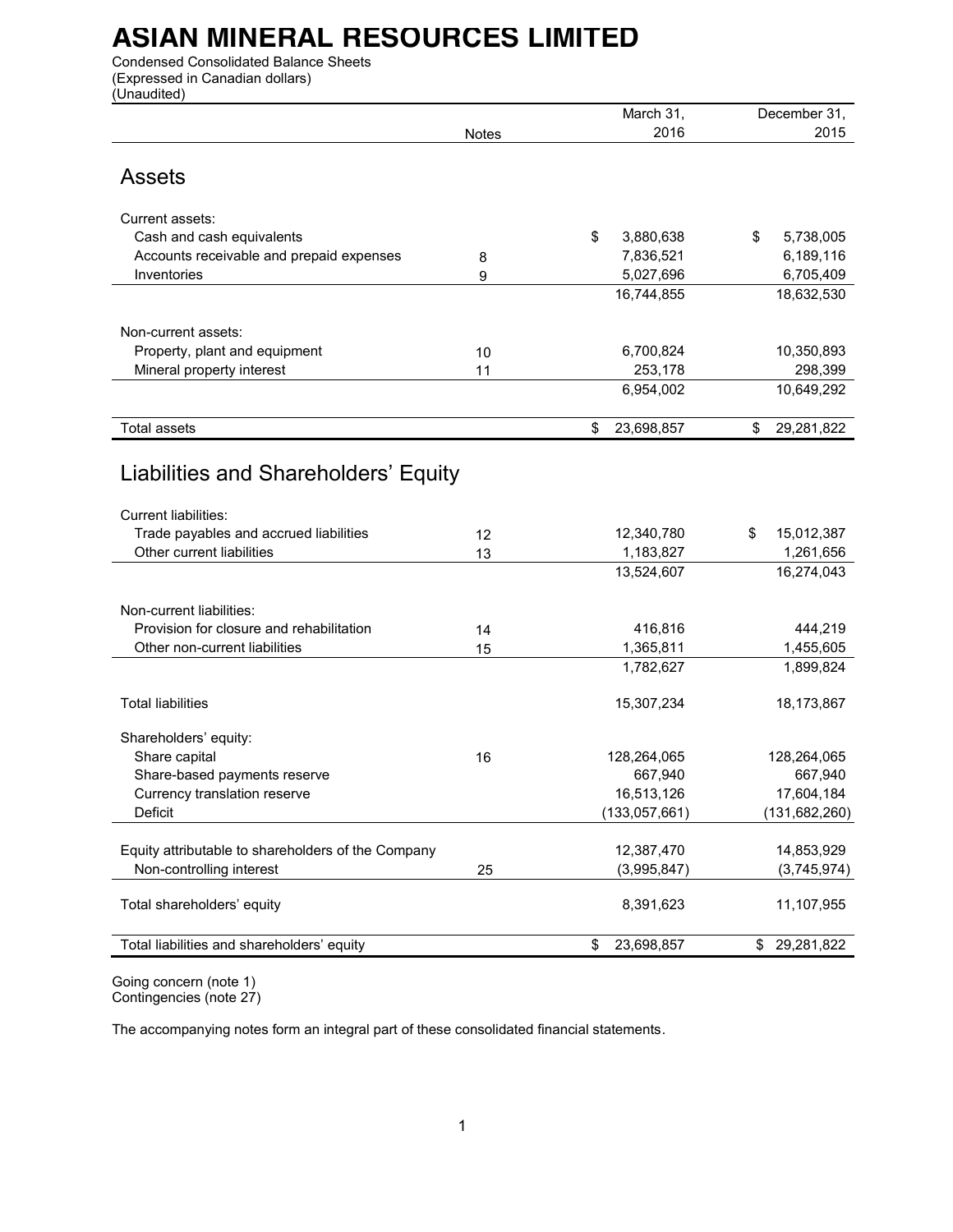Condensed Consolidated Statements of Operations and Comprehensive (Loss) Income (Expressed in Canadian dollars) (Unaudited)

For the three months ended March 31, 2016 and 2015

|                                                           | Notes |             | 2016           |             | 2015 - Restated |
|-----------------------------------------------------------|-------|-------------|----------------|-------------|-----------------|
| Revenue                                                   | 17    | \$          | 16,121,857     | \$          | 21,834,182      |
| Costs of sales:                                           |       |             |                |             |                 |
| <b>Production costs</b>                                   | 18    |             | (12, 671, 144) |             | (17, 926, 271)  |
| Royalty                                                   |       |             | (921, 301)     |             | (1,835,316)     |
| Concentrate transport and logistics                       |       | (2,646,428) |                | (2,318,985) |                 |
|                                                           |       |             | (117, 016)     |             | (246, 390)      |
| General and administrative expenses                       | 19    |             | (1, 145, 410)  |             | (1,848,306)     |
| Exploration                                               |       |             | (185, 696)     |             | (156, 206)      |
| Operating loss                                            |       |             | (1,448,122)    |             | (2,250,902)     |
| Finance income                                            |       |             | 7,709          |             | 193             |
| Finance expense                                           | 20    |             | (35, 498)      |             | (286, 026)      |
|                                                           |       |             | (27, 789)      |             | (285, 833)      |
| Other expense                                             |       |             | (28, 134)      |             |                 |
| Loss for the period                                       |       |             | (1,504,045)    |             | (2,536,735)     |
| Other comprehensive income:                               |       |             |                |             |                 |
| Foreign currency translation gain (loss)                  |       |             | (1,212,288)    |             | 9,095,179       |
| Comprehensive income (loss) for the period                |       | \$          | (2,716,333)    | \$          | 6,558,444       |
| Net loss for the period attributable to:                  |       |             |                |             |                 |
| Shareholders of the Company                               |       | \$          | (1, 375, 402)  | \$          | (2,261,072)     |
| Non-controlling interest                                  |       |             | (128, 643)     |             | (275, 663)      |
|                                                           |       | \$          | (1,504,045)    | \$          | (2,536,735)     |
| Comprehensive income (loss) for the year attributable to: |       |             |                |             |                 |
| Shareholders of the Company                               |       | \$          | (2,466,461)    | \$          | 5,924,589       |
| Non-controlling interest                                  | 25    |             | (249, 872)     |             | 633,855         |
| Comprehensive income (loss) for the period                |       | \$          | (2,716,333)    | \$          | 6,558,444       |
| Basic and diluted shareholders' loss per share            | 16(e) | \$          | (0.00)         | \$          | (0.00)          |
| Weighted average number of common shares outstanding      |       |             | 779,545,042    |             | 779,390,548     |

The accompanying notes form an integral part of these consolidated financial statements.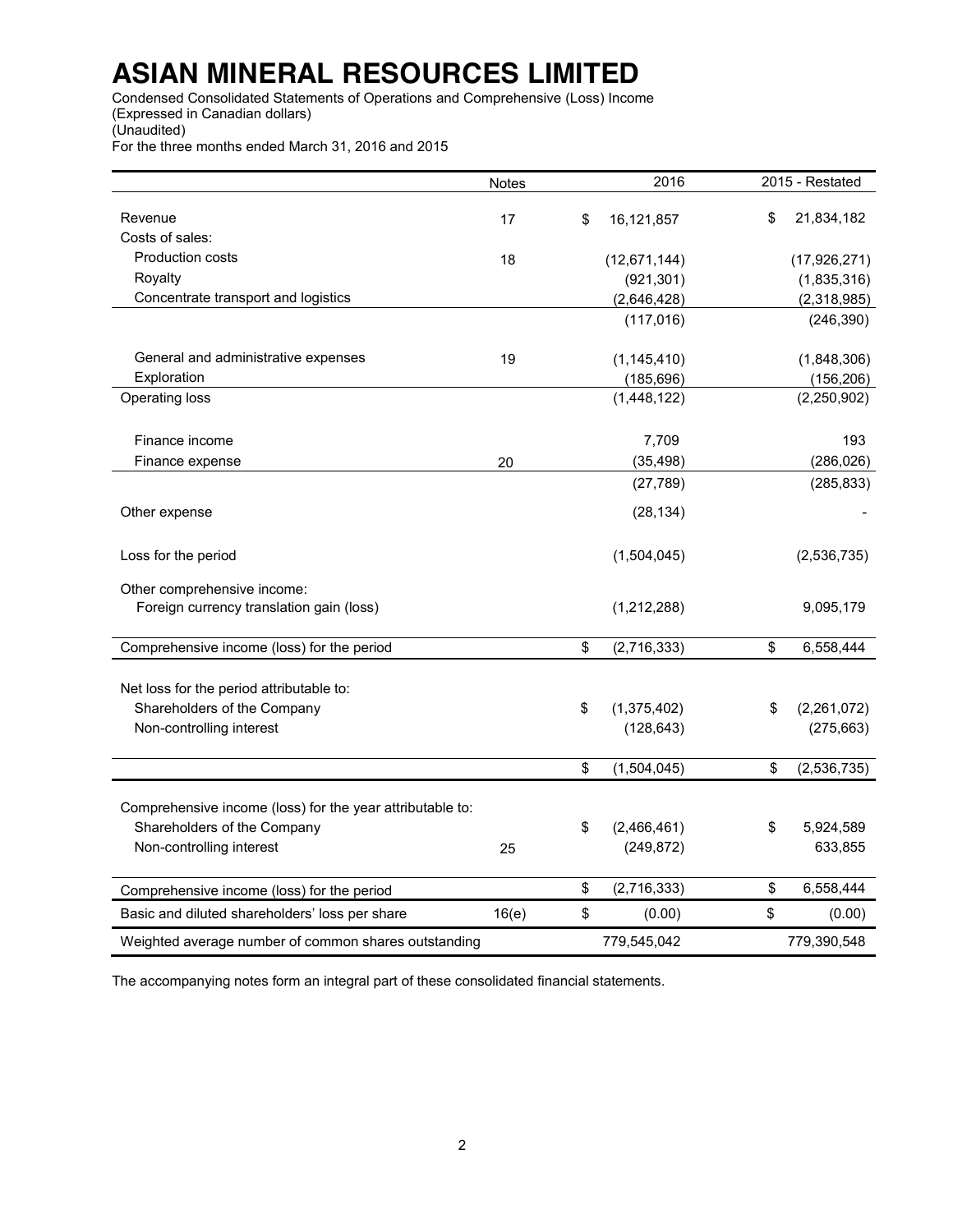**ASIAN MINERAL RESOURCES LIMITED ASIAN MINERAL RESOURCES LIMITED**

Condensed Consolidated Statement of Changes in Equity<br>(Expressed in Canadian dollars, except number of common shares)<br>(Unaudited)<br>For the three months ended March 31, 2016 and 2015 (Expressed in Canadian dollars, except number of common shares) Condensed Consolidated Statement of Changes in Equity (Unaudited)

For the three months ended March 31, 2016 and 2015

|                                                       | (note 16)<br>shares<br>common<br>Number of | (note 16)<br>Share<br>capital |   | reserve<br>based<br>Share-<br>payments |   | translation<br>reserve<br>Currency |                     | Deficit | Shareholders'<br>equity |   | controlling<br>$rac{1}{2}$<br>interest |   | Total            |
|-------------------------------------------------------|--------------------------------------------|-------------------------------|---|----------------------------------------|---|------------------------------------|---------------------|---------|-------------------------|---|----------------------------------------|---|------------------|
| Balance, January 1, 2015<br>$(Restated - note 2)$     | 778,995,042 \$                             | 128,236,565                   | ↮ | 669,328                                | ക | 5,782,783                          | (88, 961, 641)<br>↔ |         | \$45,727,035            | ↮ | (678, 365)                             | ↮ | 45,048,670       |
| Issue of shares, net of costs<br>Share-based payments | 550,000                                    | 27,500                        |   | 10,023                                 |   |                                    |                     |         | 27,500<br>10,023        |   |                                        |   | 27,500<br>10,023 |
| Currency translation gain<br>Expiry of options        |                                            |                               |   | (40, 186)                              |   | 8,185,661                          | 40,186              |         | 8,185,661               |   | 909,518                                |   | 9,095,179        |
| Net loss for the period                               |                                            |                               |   |                                        |   |                                    | (2, 261, 072)       |         | (2, 261, 072)           |   | (275, 663)                             |   | (2,536,735)      |
| Balance, March 31, 2015<br>$(Restated - note 2)$      | ↮<br>779,545,042                           | 128,264,065                   | ↔ | 639,165                                | ↔ | 13,968,444                         | (91, 182, 527)<br>↮ |         | 51,689,147<br>↮         | ↔ | (44, 510)                              | ↔ | 51,644,637       |
| Issue of shares, net of costs                         |                                            |                               |   |                                        |   |                                    |                     |         |                         |   |                                        |   |                  |
| Share-based payments                                  |                                            |                               |   | 94,650                                 |   |                                    |                     |         | 94,650                  |   |                                        |   | 94,650           |
| Expiry of options                                     |                                            |                               |   | (65, 875)                              |   |                                    |                     | 65,875  |                         |   |                                        |   |                  |
| Currency translation gain                             |                                            |                               |   |                                        |   | 3,635,740                          |                     |         | 3,635,740               |   | 403,971                                |   | 4,039,711        |
| Net income for the period                             |                                            |                               |   |                                        |   |                                    | (40, 565, 608)      |         | (40,565,608)            |   | (4, 105, 435)                          |   | (44,671,043)     |
| Balance, December 31, 2015                            | ↮<br>779,545,042                           | 128,264,065                   | ↮ | 667,940                                | ↮ | 17,604,184                         | \$(131, 682, 260)   |         | 14,853,929<br>↮         |   | \$ (3,745,974)                         | ↮ | 11,107,955       |
| ssue of shares, net of costs                          |                                            |                               |   |                                        |   |                                    |                     |         |                         |   |                                        |   |                  |
| Share-based payments                                  |                                            |                               |   |                                        |   |                                    |                     |         |                         |   |                                        |   |                  |
| Expiry of options                                     |                                            |                               |   |                                        |   |                                    |                     |         |                         |   |                                        |   |                  |
| Currency translation loss                             |                                            |                               |   |                                        |   | (1,091,058)                        |                     |         | (1,091,058)             |   | (121, 229)                             |   | (1,212,287)      |
| Net loss for the period                               |                                            |                               |   |                                        |   |                                    | (1, 375, 401)       |         | (1,375,401)             |   | (128, 644)                             |   | (1,504,045)      |
| Balance, March 31, 2016                               | ↔<br>779.545.042                           | 065<br>128,264,               | ↮ | 667.940                                | ↮ | 16.513,126                         | (133.057.661)<br>ക  |         | 12,387,470<br>↔         | ക | (3.995, 847)                           | ↔ | 8,391,623        |
|                                                       |                                            |                               |   |                                        |   |                                    |                     |         |                         |   |                                        |   |                  |

The accompanying notes form an integral part of these consolidated financial statements. The accompanying notes form an integral part of these consolidated financial statements.

 $\infty$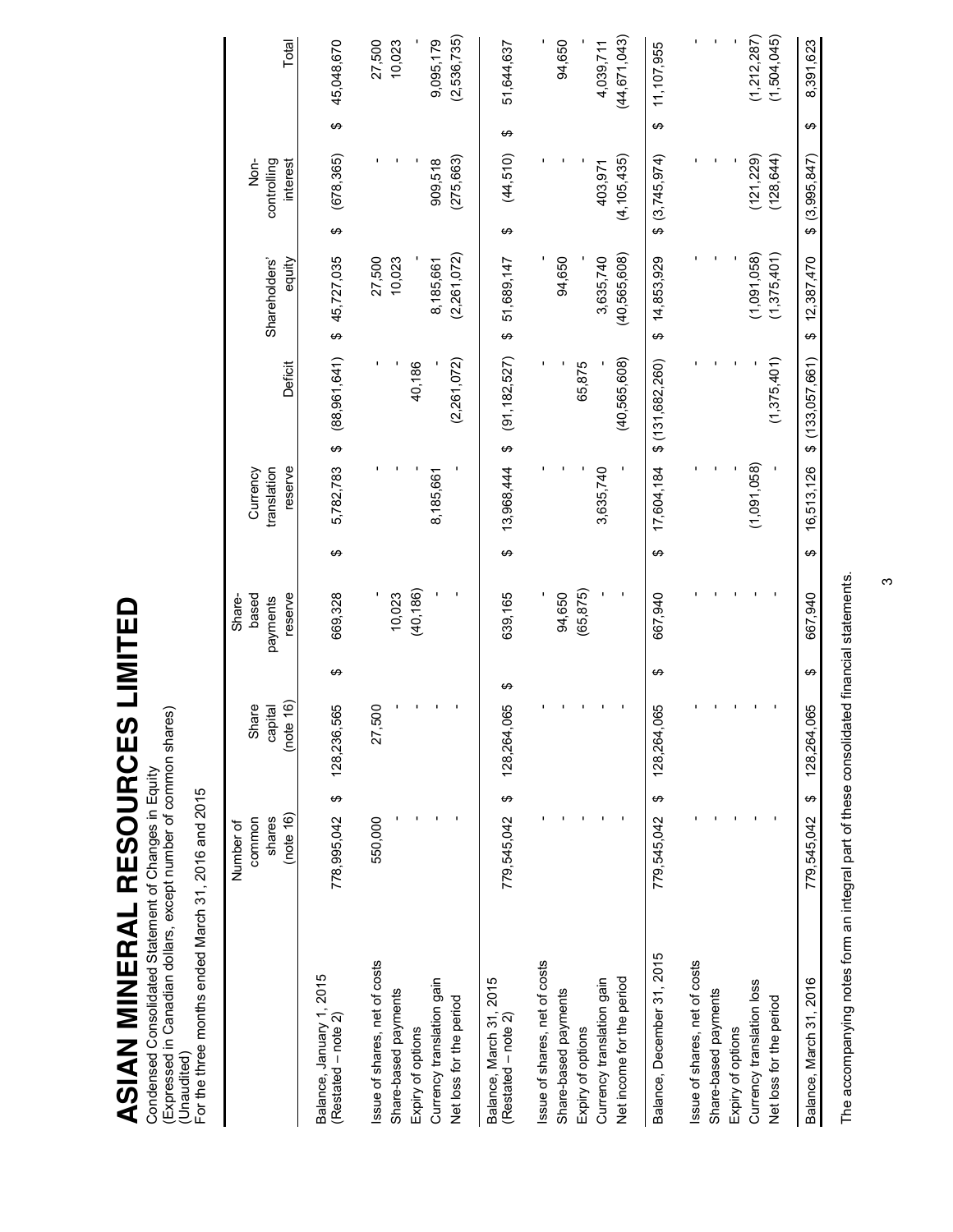Condensed Consolidated Statements of Cash flows (Expressed in Canadian dollars) Unaudited) For the three months ended March 31, 2016 and 2015

|                                                                                        | <b>Notes</b> | 2016              | 2015 - Restated   |
|----------------------------------------------------------------------------------------|--------------|-------------------|-------------------|
| Cash provided by (used in):                                                            |              |                   |                   |
| Operating activities:                                                                  |              |                   |                   |
| Net loss for the period                                                                |              | \$<br>(1,504,045) | \$<br>(2,536,735) |
| Items not involving cash:                                                              |              |                   |                   |
| Share-based payments                                                                   | 16(c)(ii)    |                   | 10,023            |
| Amortization and depreciation                                                          |              | 3,675,148         | 8,662,754         |
| Changes in non-cash operating working capital:                                         |              |                   |                   |
| Accounts receivable and prepaid expenses                                               |              | (1,647,405)       | (1,227,648)       |
| Inventories                                                                            |              | 1,677,713         | (907, 178)        |
| Accounts payable and accrued liabilities                                               |              | (2,866,633)       | (460, 785)        |
| Cash flow provided by operating activities                                             |              | (665, 222)        | 3,540,431         |
| Investing activities:<br>Purchase of property, plant and equipment                     | 10           | (274, 045)        | (3,731,570)       |
| Cash flow used in investing activities                                                 |              | (274, 045)        | (3,731,570)       |
| Financing activities:<br>Issuance of common shares and warrants, net of<br>issue costs | 16(c)(i)     |                   | 27,500            |
| Repayment of bank term loan                                                            |              |                   | (798, 965)        |
| Cash flow (used in) provided by financing activities                                   |              |                   | (771, 465)        |
| Net decrease in cash and cash equivalents                                              |              | (939, 267)        | (962, 604)        |
| Effect of foreign exchange rate fluctuations on cash held<br>in foreign jurisdictions  |              | (918, 100)        | (155, 638)        |
| Cash and cash equivalents, beginning of period                                         |              | 5,738,005         | 5,001,954         |
| Cash and cash equivalents, end of period                                               |              | \$<br>3,880,638   | \$<br>3,883,712   |

Supplemental cash flow information (note 23)

The accompanying notes form an integral part of these consolidated financial statements.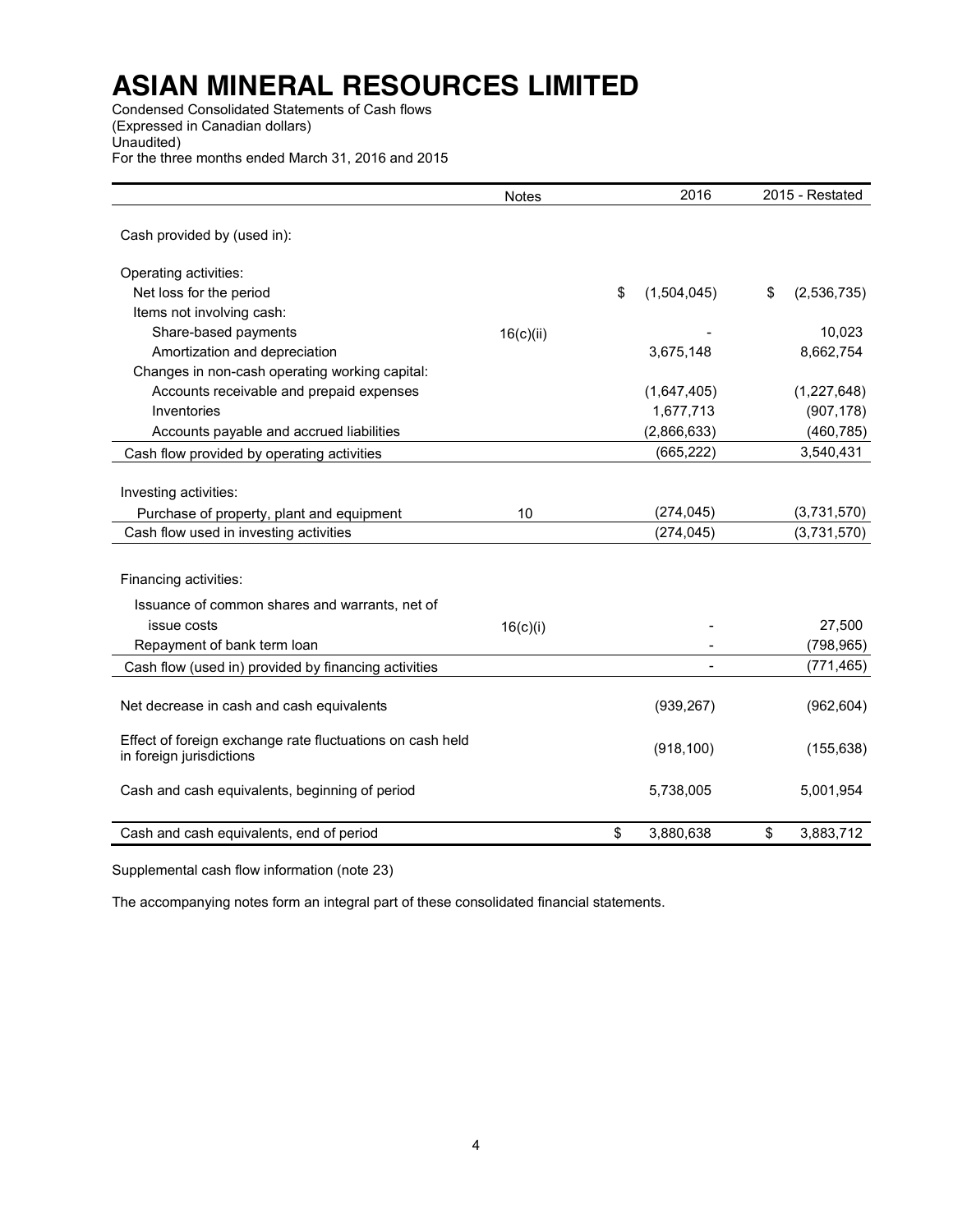Notes to the Condensed Consolidated Financial Statements (Expressed in Canadian dollars, unless otherwise stated) (Unaudited) For the three months ended March 31, 2016 and 2015

#### **1. Nature of business and going concern:**

Asian Mineral Resources Limited (the "Company" or "AMR") is incorporated under the laws of the Province of British Columbia by a certificate of continuance as of December 31, 2004, having previously been incorporated and registered under the New Zealand Companies Act 1993. On April 19, 2004, the Company became listed on the TSX-Venture Exchange (TSX-V). The Company's principal business activities are the exploration and development of mineral property interests and extraction and processing of nickel mineral deposits. Its principal mineral property interest, held through a joint venture, is in the Ban Phuc Project Area located 160 km west of Hanoi in Son La Province, in northwestern Vietnam. The Company's registered corporate office is located at 120 Adelaide Street West, Suite 2500, Toronto, Ontario, Canada M5H 1T1.

Following feasibility studies in 2005 and 2007, the Company received a mining license in late 2007. Due to market conditions, development was delayed until 2012. Full commercial production began November 1, 2013, at which point the Company commenced recording income related to revenues from metals sales and the costs incurred to produce those revenues in profit or loss.

As at March 31, 2016, the Company has cash and cash equivalents of \$3.9 million and working capital of \$3.2 million. During the three months ended March 31, 2016, the Company incurred a net loss of \$1.5 million and has an accumulated deficit of \$133.06 million. Whether the Company will generate profitability and maintain positive cash flow is uncertain and depends on numerous factors, including but not limited to production levels, production costs, ore grades, metallurgy, and nickel prices. These factors indicate the existence of a material uncertainty that casts significant doubt about the Company's ability to continue as a going concern.

The business of mining and exploring for minerals involves a high degree of risk and there can be no assurance that current operations, including exploration programs, will result in profitable mining operations. The recoverability of the carrying value of exploration and development properties and the Company's continued existence is dependent upon the preservation of its interest in the underlying properties, the discovery of economically recoverable reserves, the achievement of profitable operations, the ability of the Company to raise additional financing, if necessary, or alternatively upon the Company's ability to dispose of its interest on an advantageous basis. Changes in future conditions could require material write-downs of the carrying values.

Management continue to assess the mining and processing operations against the Nickel price and given the sustained low nickel price environment and no real sign of any meaningful price increase a full review of the mining schedule and economic viability of mining is underway and early indications are that at current pricing levels it would not be economically viable to continue mining beyond September 2016. Management are currently assessing the economic model and options to go into care & maintenance from late in the third quarter 2016 due to uncertainty of current pricing. The exploration potential at Ban Phuc remains a key strategic opportunity in the overall growth plan for AMR's Ban Phuc projects and remains the key focus for AMR's growth plan which includes a significant disseminated resource that is not economic at current nickel prices.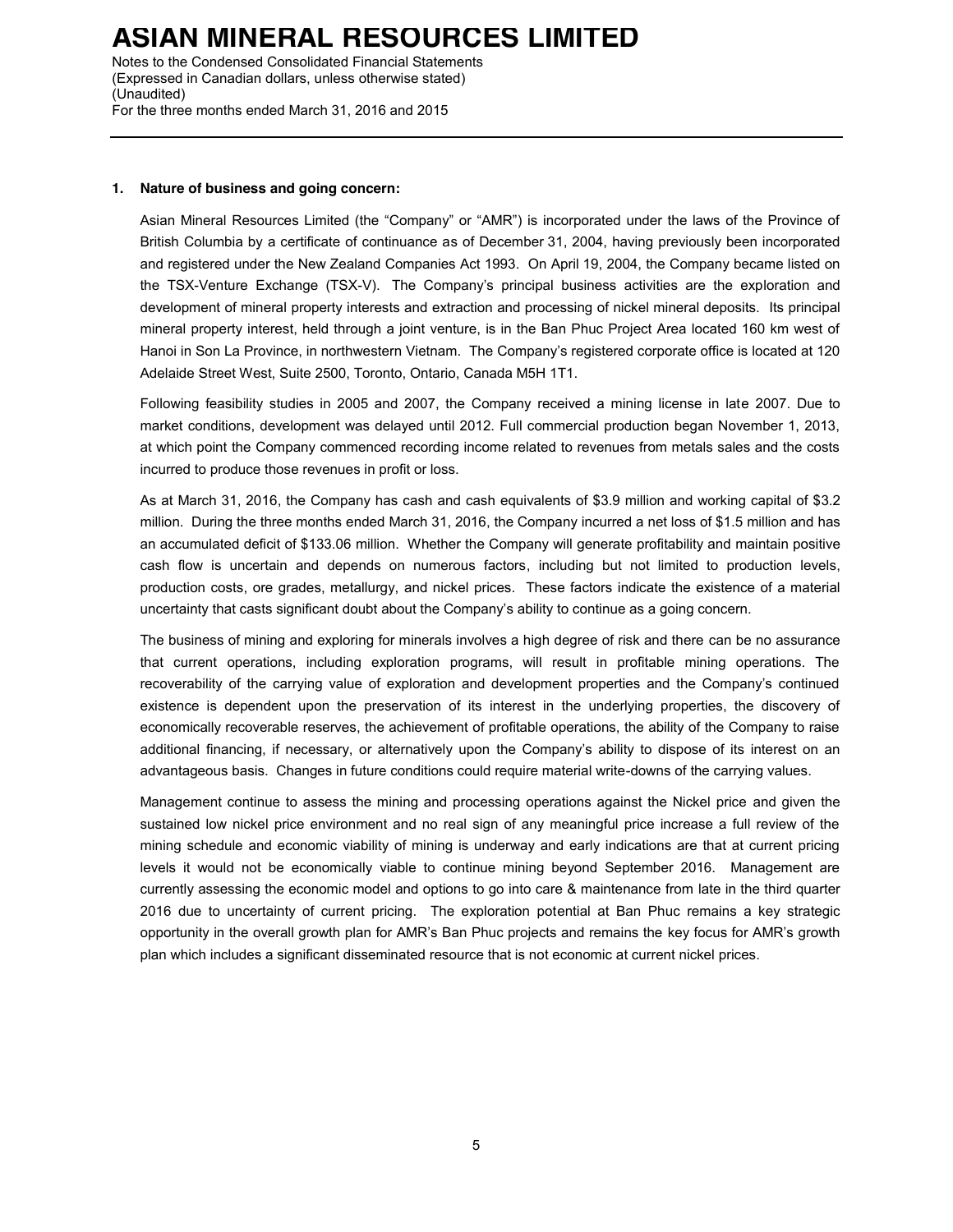Notes to the Condensed Consolidated Financial Statements (Expressed in Canadian dollars, unless otherwise stated) (Unaudited) For the three months ended March 31, 2016 and 2015

### **2. Restatement of previously issued financial statements:**

For comparative figures for the quarter ended March 31, 2015 financial statements, the translation of Ban Phuc Nickel Mine's property, plant and equipment cost and depreciation of impairment assets were recalculated and adjusted. The adjustment resulted in a decrease to net loss of \$0.32 million and an increase to other comprehensive income for the quarter of \$5.01 million and an offsetting increase of property, plant and equipment net book value of \$5.33 million. The impairment adjustment resulted in an increase to deficit of \$1.89 million as at March 31, 2015 offset by an increase of \$7.22 million to currency translation reserve.

#### **3. Basis of preparation:**

(a) Statement of compliance:

These consolidated financial statements have been prepared in accordance with International Financial Reporting Standards ("IFRS") as issued by the International Accounting Standards Board ("IASB").

(b) Approval of the financial statements:

The condensed consolidated financial statements of the Company for the quarter ended March 31, 2016 were reviewed by the Audit Committee and approved and authorized for issue by the Board of Directors on May 30, 2016.

(c) Comparative figures:

Certain comparative figures have been reclassified to conform to the current year's financial statement presentation.

### **4. Significant accounting policies:**

The accounting policies set out below have been applied consistently for all periods presented in these consolidated financial statements.

(a) Basis of measurement:

These consolidated financial statements have been prepared on the historical cost basis, utilizing the accrual method of accounting unless otherwise described in the following notes.

(b) Revenue recognition:

Revenue from sales of nickel concentrate is sold under pricing arrangements whereby revenue is recognized at the time of shipment, at which time legal title and risk pass to the customer and provisional revenue is recorded at current month average price as per the London Metals Exchange. The quoted period established to finalize the sales price is the second month after the shipment month, within which the contract is required to be settled. Changes between the prices recorded upon recognition of provisional revenue and final price due to fluctuation in metal market prices result in the existence of an embedded derivative in the accounts receivable. This embedded derivative is recorded at fair value, with changes in fair value classified as a component of revenue and receivables. Changes in the estimate of concentrate nickel content resulting from the final independent analysis of the concentrate are recognized at the point at which such analysis is agreed upon between the Company and its customers.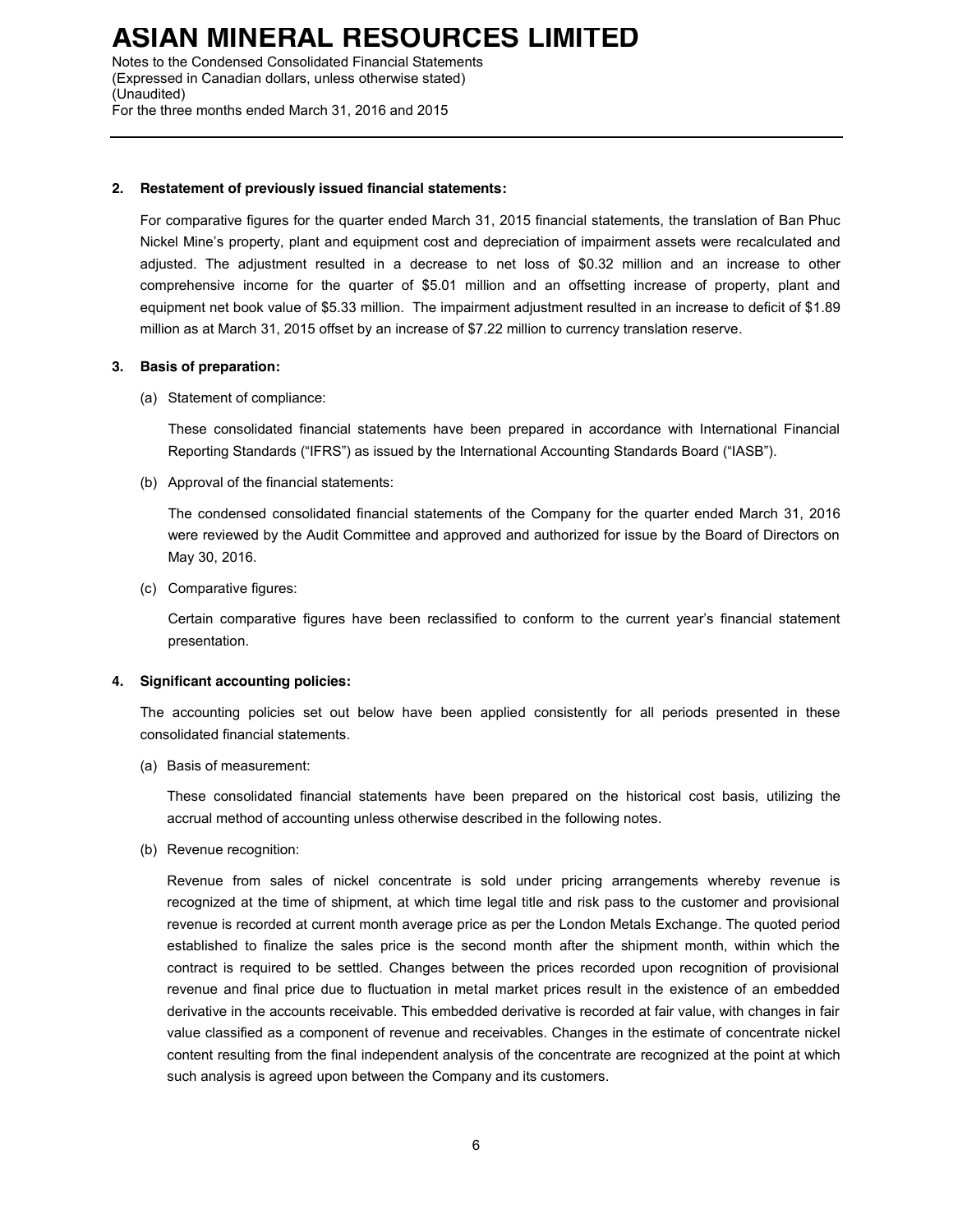Notes to the Condensed Consolidated Financial Statements (Expressed in Canadian dollars, unless otherwise stated) (Unaudited) For the three months ended March 31, 2016 and 2015

### **4. Significant accounting policies (continued):**

(c) Currency translation:

The functional and presentation currency of the Company is the Canadian dollar. The functional currency of its subsidiary, Ban Phuc Nickel Mines Limited Liability Company ("BPNM"), is the United States dollar. Transactions in currencies other than the functional currency are recorded at the rate of exchange prevailing on the date of the transaction. Monetary assets and liabilities are translated at the exchange rate in place on the reporting date. Non-monetary items that are measured at historical cost in a foreign currency are translated at the exchange rate on the date of the transaction. Non-monetary assets and liabilities denominated in foreign currencies that are measured at fair value are retranslated to the functional currency at the exchange rate at the date the fair value was determined. Foreign currency translation differences are recognized in profit or loss.

For consolidation purposes, BPNM is translated into the Company's presentation currency of Canadian dollars. Assets and liabilities are translated using the exchange rate prevailing at the end of the reporting period. Income and expense items are translated at the average exchange rate for the relevant period. Translation differences are recognized in other comprehensive income (loss) and are accumulated within equity in the currency translation reserve.

(d) Basis of consolidation:

These consolidated financial statements include the accounts of the Company and its subsidiaries. All intercompany transactions and balances are eliminated on consolidation. For partially owned subsidiaries, the interest attributable to non-controlling shareholders is reflected in non-controlling interest. The Company determines whether it shall consolidate a subsidiary by assessing whether it has control over the subsidiary. Factors considered in such an assessment include whether the Company is exposed, or has rights, to variable returns from its involvement with the subsidiary and has the ability to affect those returns through its power over the subsidiary,

Significant subsidiaries of the Company are as follows:

| Name                                            | Country of<br>incorporation | Effective<br>interest |
|-------------------------------------------------|-----------------------------|-----------------------|
| Ban Phuc Nickel Mines Limited Liability Company | Vietnam                     | 90%                   |
| Asian Mineral Resources Nickel Limited          | Cook Islands                | 100%                  |
| Asian Nickel Exploration Limited                | Cook Islands                | 100%                  |

### (e) Cash and cash equivalents:

Cash and cash equivalents consist of cash in hand, deposits held at call with banks and other short-term highly liquid investments with original maturities of three months or less when acquired.

(f) Inventories:

Inventories include nickel concentrate in progress and produced, and consumable materials and supplies. The cost of nickel concentrate in progress and produced is determined principally by average production costs. Production inventories are stated at the lower of average production costs and net realizable value.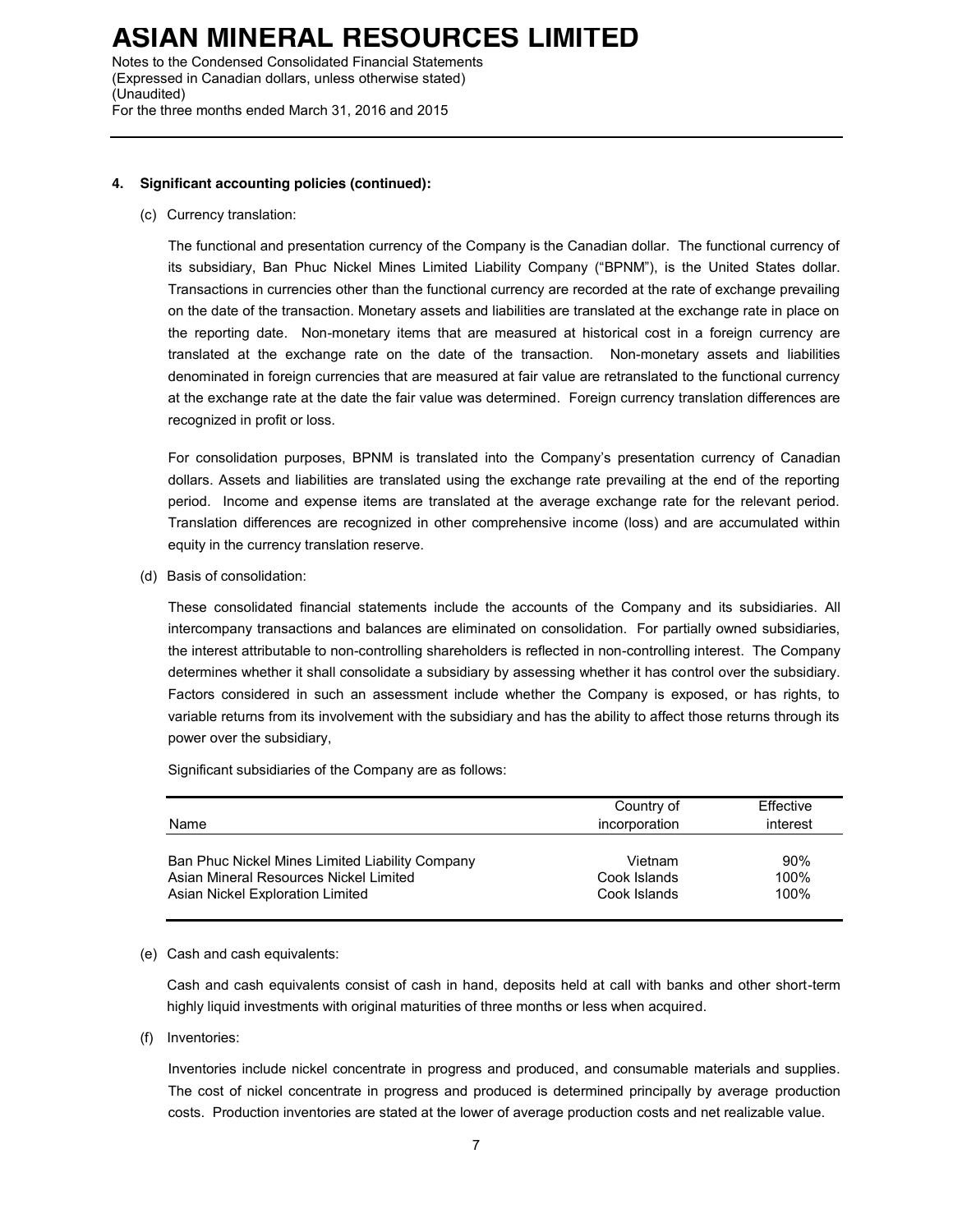Notes to the Condensed Consolidated Financial Statements (Expressed in Canadian dollars, unless otherwise stated) (Unaudited) For the three months ended March 31, 2016 and 2015

### **4. Significant accounting policies (continued):**

#### (f) Inventories (continued)

Costs of nickel concentrate inventories include all costs incurred up until production of a tonne of nickel concentrate such as mining costs, processing costs, maintenance costs, road transport costs and directly attributable general and administration costs but exclude royalties. Net realizable value is determined with reference to estimated contained nickel, copper and cobalt metal and current market prices at the reporting period end date.

Consumable materials and supplies inventory consists of consumables used in development activities, such as explosives, fuel and spare parts which are valued at the lower of cost and replacement cost (approximates net realizable value) and, where appropriate, less a provision for obsolescence.

Inventory produced prior to achieving commercial production was recognized as revenue in the income statement when sold.

(g) Prepayments:

Prepayments to suppliers and contractors are based on the contract progress, with payments made at specified stages of the contract. These payments are recognized in the balance sheet as prepaid expenses.

(h) Property, plant and equipment:

Property, plant and equipment are stated at cost less accumulated depreciation and accumulated impairment losses. Plant and equipment includes capitalized development expenditures. Cost includes expenditures that are directly attributable to the acquisition or construction of an asset and includes the direct charges associated with bringing the asset to the location and condition necessary for its intended use and an initial estimate of the costs of dismantling and removing the item and restoring the site on which it is located.

Depreciation is provided on plant and equipment, calculated on a straight line basis so as to write off the net cost or other revalued amount of each asset over its expected useful life to its estimated residual value. The estimated useful lives, residual values and depreciation method are reviewed at the end of each annual financial period with the affect of any changes recognized on a prospective basis.

| Asset                                                                                                                                          | <b>Basis</b>                                                                                    | Rate range                                  |
|------------------------------------------------------------------------------------------------------------------------------------------------|-------------------------------------------------------------------------------------------------|---------------------------------------------|
| Building, machinery, motor vehicles, infrastructure<br>Furniture and office equipment<br>Licenses and franchises<br>Plant and mine development | Straight-line<br>Straight-line<br>Straight-line<br>Unit of production based<br>mineral reserves | 14% - 25%<br>$11\% - 33\%$<br>$11\% - 33\%$ |

The expenditures related to construction are capitalized as construction-in-progress and are included within properties, plant and equipment. Construction in progress represents the cost of remaining plant and mine development which is under construction. Costs directly attributable with ongoing construction related activities during the commissioning phase of new assets incurred in the period before they are operating in the way intended by management are capitalized, all other costs not directly attributable are expensed. No depreciation is provided for construction in progress during the period of construction.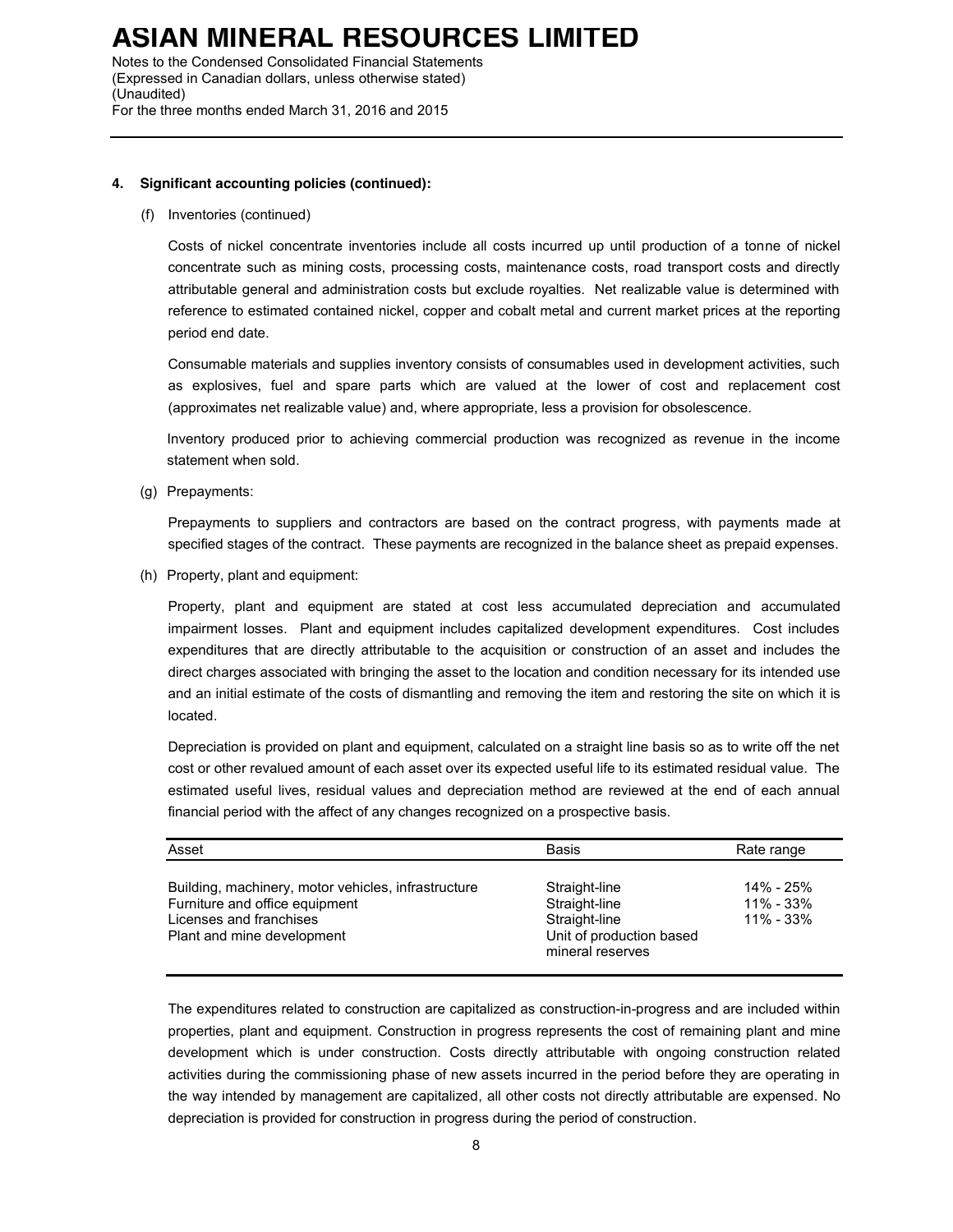Notes to the Condensed Consolidated Financial Statements (Expressed in Canadian dollars, unless otherwise stated) (Unaudited) For the three months ended March 31, 2016 and 2015

### **4. Significant accounting policies (continued):**

(i) Mineral property interest:

Exploration expenses incurred prior to determination of the technical feasibility and commercial viability of mining operations and issuance of a mining license are expensed as incurred. Mineral property acquisition costs and exploration and development expenditures incurred subsequent to the determination of technical feasibility and commercial viability of mining operations and issuance of a mining license are deferred, less accumulated amortization and accumulated impairment losses, if any, until the property to which they relate commences commercial production, is sold, allowed to lapse or is abandoned. Technical feasibility and commercial viability generally coincide with the establishment of proven and probable reserves; however, this determination may be impacted by management's assessment of certain modifying factors. When commercial production in an area of interest has commenced, the associated costs are amortized over the estimated economic life of the mine on a units-of-production basis using proven and probable reserves (as defined by National Instrument 43-101).

Changes in factors such as estimates of proven and probable reserves that affect units-of-production calculations are accounted for on a prospective basis.

(j) Impairment of long-lived assets:

At the end of each year or at each reporting date, the Company reviews the carrying amounts of its longlived assets to determine whether there is any indication that those assets may be impaired. If any such indication exists, the recoverable amount of the asset is estimated in order to determine the extent of the impairment loss, if any. Where the asset does not generate cash flows that are independent from other assets, the Company estimates the recoverable amount of the cash-generating unit ("CGU") to which the asset belongs.

The recoverable amount of a CGU is the higher of the CGU's fair value less costs to sell and its value-inuse. In assessing value-in-use, the estimated future cash flows are discounted to their present value using a pre-tax discount rate that reflects current market assessment of the time value of money and the risks specific to the asset for which the estimates of future cash flows have not been adjusted.

If the recoverable amount of an asset or CGU is estimated to be less than its carrying amount, the carrying amount of the asset or CGU is reduced to its recoverable amount. Impairment losses are recognized in profit and loss in the period the impairment indicator is identified.

An impairment loss is reversed if there is an indication that there has been a change in the estimates used to determine the recoverable amount. The carrying amount of the asset or CGU is increased to its recoverable amount, but only to the extent that the increased carrying amount does not exceed the carrying amount that would have been determined had no impairment loss been recognized for the asset or CGU in prior years. The reversal of an impairment loss is recognized immediately in profit and loss.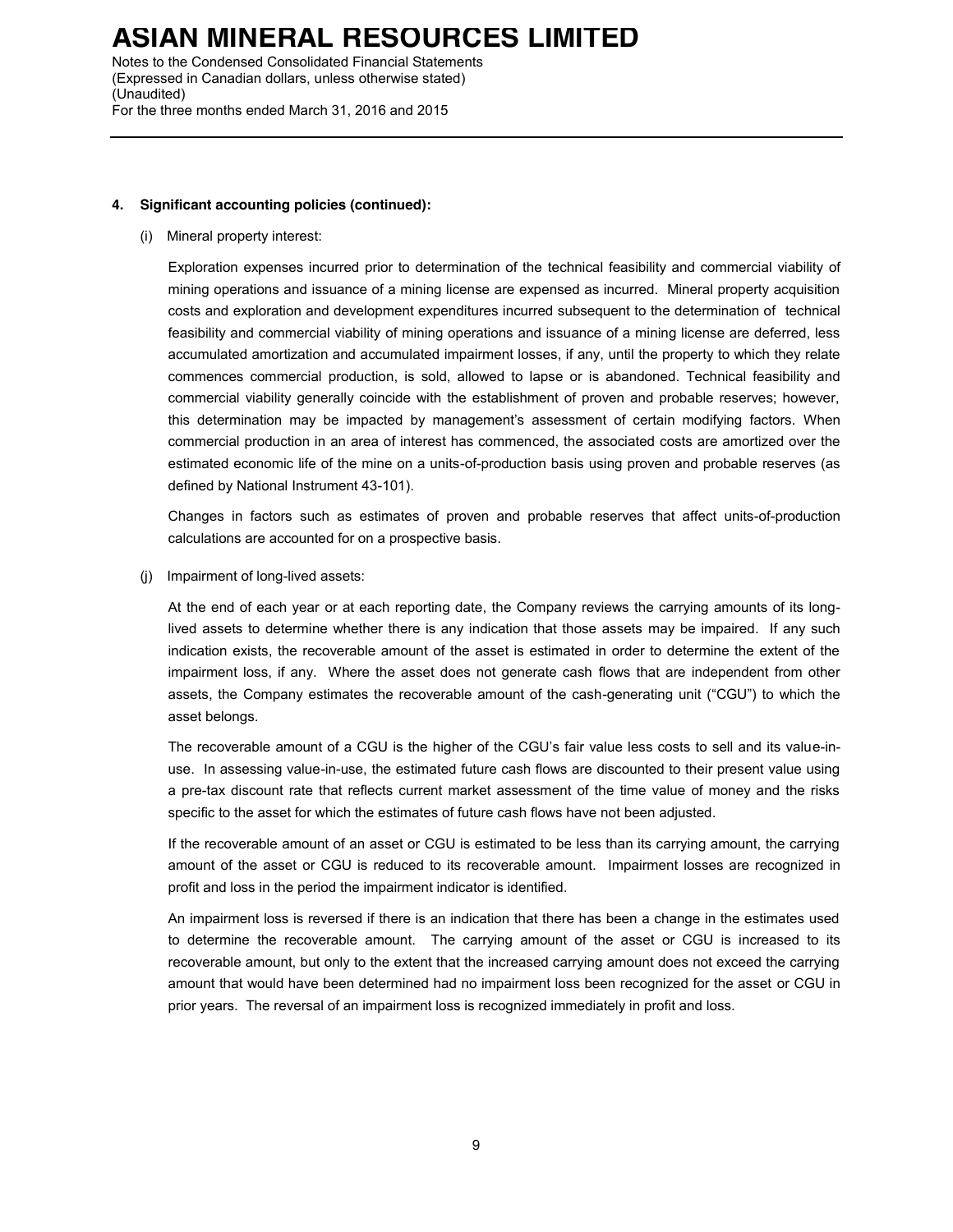Notes to the Condensed Consolidated Financial Statements (Expressed in Canadian dollars, unless otherwise stated) (Unaudited) For the three months ended March 31, 2016 and 2015

#### **4. Significant accounting policies (continued):**

#### (k) Reserve estimates:

The Company estimates its ore reserves and mineral resources based on information compiled by Qualified Persons as defined in accordance with Canadian Securities Administrators National Instrument 43-101 *Standards for Disclosure of Mineral Projects* ("NI 43-101"). Reserves are used when performing impairment assessments on the Company's mineral property, for forecasting the timing of payment of mine closure, reclamation and rehabilitation costs, and in determining the depletion of mineral properties.

There are numerous uncertainties inherent in estimating ore reserves, and assumptions that are valid at the time of estimation may change significantly when new information becomes available. Changes in the forecasted prices of commodities, exchange rates, production costs or recovery rates may change the economic status of reserves and may, ultimately, result in changes to reserve estimates. Any adjustments are accounted for prospectively.

(l) Provision for closure and rehabilitation:

A provision for closure and rehabilitation is recognized when there is a legal or constructive obligation to remediate as a result of exploration, development and production activities undertaken, if the amount of the provision can be measured reliably. The estimated future obligations include the costs of dismantling, and removal of facilities and restoration. The provision for future restoration costs is the best estimate of the present value of the expenditure required to settle the restoration obligation at the reporting date. The environmental rehabilitation obligation is capitalized as part of the carrying amount of the associated longlived asset and a liability is recorded. The environmental rehabilitation cost is amortized on the same basis as the related asset. Future restoration costs are reviewed annually and any changes in the estimate are reflected in the present value of the restoration provision at the reporting date.

(m) Mining rights grant fee:

In late 2010, the Vietnamese Government passed a new law, the Mineral Law 2010. Decree 15 of the law included a new statutory fee titled "mining rights grant fee". The Mineral Law 2010 provided the fee to be determined based on price, reserve, quality and type of the relevant mineral; however, until late 2013, both the Mineral Law 2010 and the Decree 15 did not specify the formula for calculation and thus there was no basis to estimate the fee payable. In November 2013, the Vietnamese Government issued Decree 203 which outlined the formula to calculate the mining rights grant fee and on that basis the Company estimated the cost of the fee and recognized a provision of \$4.6 million in the 2013 consolidated financial statements. On February 6, 2015, the Company received Decision No. 288/QD-BTNMT issued by the Ministry of Natural Resources and Environment ("MONRE") to amend the contents specified in the Mineral Mining License. Refer to note 0 for further details of the amendment.

(n) Share capital:

Common shares are classified as equity. The Company records proceeds from share issuances net of issue costs and any tax effects. Common shares issued for consideration other than cash are valued at the quoted market price on the date the shares are issued.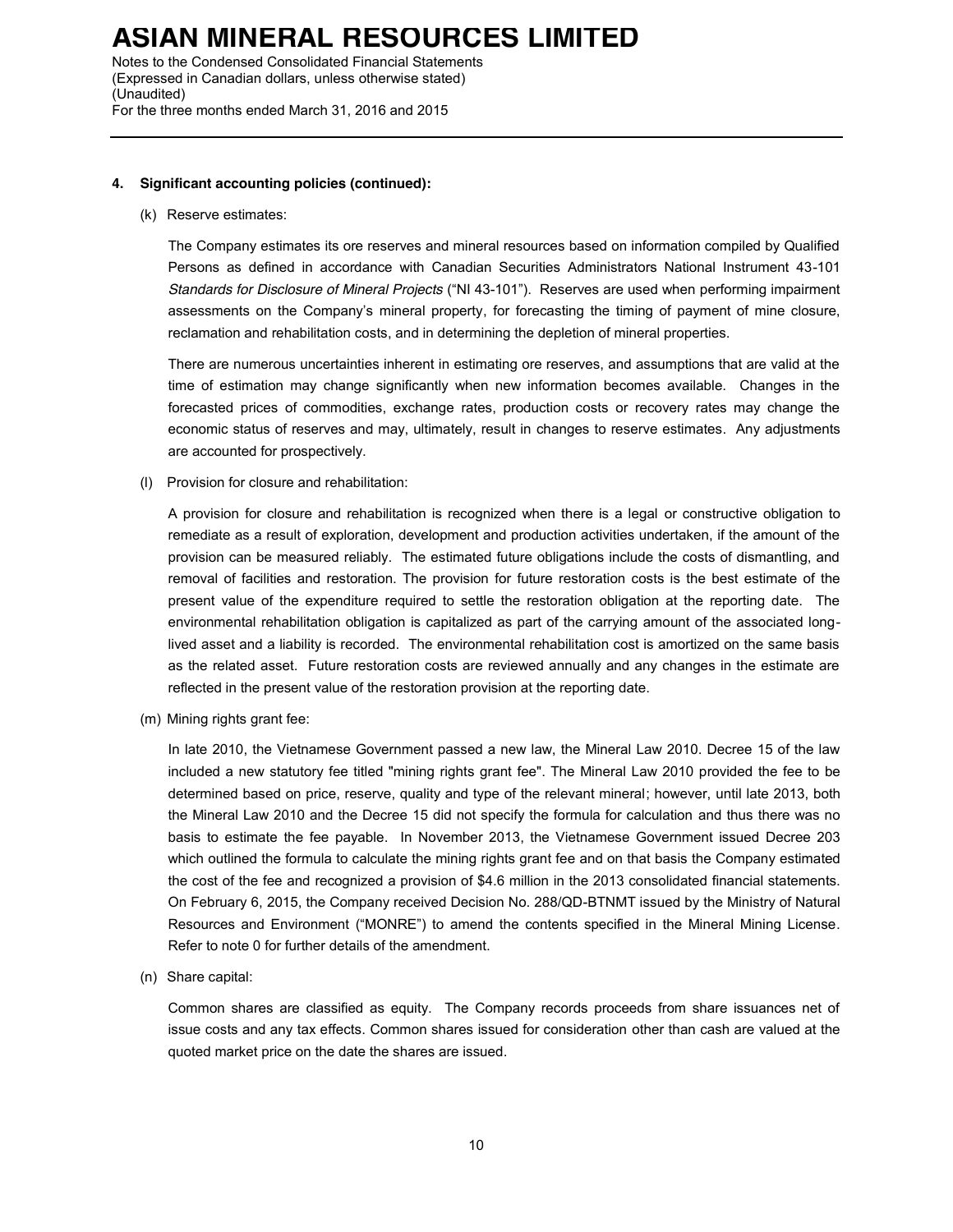Notes to the Condensed Consolidated Financial Statements (Expressed in Canadian dollars, unless otherwise stated) (Unaudited) For the three months ended March 31, 2016 and 2015

### **4. Significant accounting policies (continued):**

(o) Share-based payments:

The Company has a share option plan, under which the fair value of all share-based awards is estimated using the Black-Scholes Option Pricing Model at the grant date and amortized over the vesting periods. An individual is classified as an employee when the individual is an employee for legal or tax purposes (direct employee) or provides services similar to those performed by a direct employee, including directors of the Company. Share-based payments to non-employees are measured at the fair value of the goods or services received, or the fair value of the equity instruments issued if it is determined the fair value of the goods or services received cannot be reliably measured and are recorded at the date the goods or services are received. The amount recognized as an expense is adjusted to reflect the number of awards expected to vest. The offset is credited to share-based payment reserve.

Upon the exercise of the share purchase options, consideration paid together with the amount previously recognized in the share-based payment reserve is recorded as an increase to share capital. Charges for share purchase options that are forfeited before vesting are reversed from the share-based payments reserves. For those share purchase options that expire or are forfeited after vesting, the amount previously recorded in share-based payments reserve is transferred to deficit.

(p) Interest expense:

Interest is recognized on a time proportion basis, taking into account the principal outstanding and the effective rate over the period to maturity.

(q) Royalties and export tariffs:

A royalty is payable to the Vietnamese Government calculated at 10% of the value of nickel concentrate sale price less export tax, processing costs, bagging costs, freight costs, custom charges and warehouse costs. Royalty expense is recorded when revenue from the sale of nickel concentrate is recognized.

Export tariff is payable to the Vietnamese Government and calculated at 20% of the value of nickel concentrate sale price less sea freight costs.

(r) Income taxes:

Income tax expense comprises current and deferred tax. Current tax and deferred tax are recognized in the statement of operations except to the extent that the tax relates to a business combination, or items recognized directly in equity or in other comprehensive income (loss).

A deferred tax asset is recognized for unused tax losses, tax credits and deductible temporary differences, to the extent that it is probable that future taxable profits will be available against which they can be utilized.

Deferred tax assets are reviewed each reporting date and are reduced to the extent that it is no longer probable that the related tax benefit will be realized.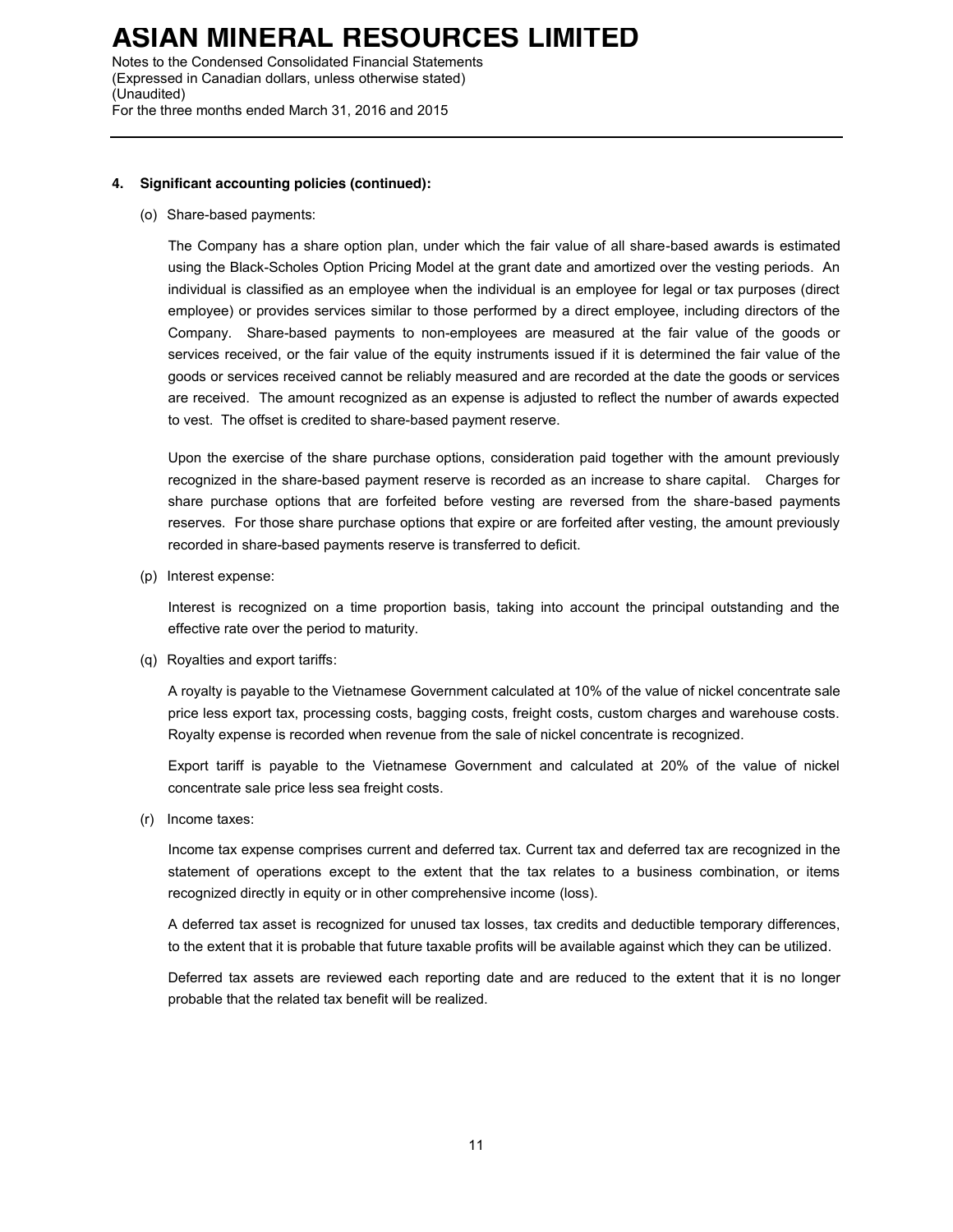Notes to the Condensed Consolidated Financial Statements (Expressed in Canadian dollars, unless otherwise stated) (Unaudited) For the three months ended March 31, 2016 and 2015

#### **4. Significant accounting policies (continued):**

(r) Income taxes (continued):

Deferred tax is recognized in respect of temporary differences between the carrying amounts of assets and liabilities for financial reporting purposes and the amounts used for taxation purposes. Deferred tax is not recognized for the temporary differences arising from the initial recognition of assets or liabilities in a transaction that is not a business combination and that affects neither accounting, nor taxable profit or loss. Deferred tax is measured at the tax rates that are expected to be in effect when temporary differences reverse, based on the laws that have been enacted or substantively enacted at the reporting date. Deferred tax assets and liabilities are offset if there is a legally enforceable right to offset the tax liabilities and assets, and they relate to income taxes levied by the same tax authority.

(s) Financial instruments:

Non-derivative financial assets and liabilities:

The Company initially recognizes loans and receivables and deposits on the date that they are originated. All other financial assets (including assets designated at fair value through profit or loss) are recognized on the trade date at which the Company becomes a party to the contractual provisions of the instrument.

The Company derecognizes a financial asset when the contractual rights to the cash flows from the asset expire, or it transfers the rights to receive the contractual cash flows of the financial asset in a transaction in which substantially all the risks and rewards of ownership of the financial asset are transferred.

Financial assets and liabilities are offset and the net amount presented in the statement of financial position when, and only when, the Company has a legal right to offset the amounts and intends either to settle on a net basis or to realize the asset and settle the liability simultaneously.

The Company classifies its financial assets and liabilities in the following categories:

- (A) Fair value through profit or loss ("FVTPL");
- (B) Held-to-maturity;
- (C) Available-for-sale financial assets ("AFS"); or
- (D) Loans and receivables.

The classification depends on the purpose for which the financial assets or liabilities were acquired. Management determines the classification of financial assets and liabilities at initial recognition.

The Company has the following non-derivative financial assets: loans and receivables.

#### *Financial assets at FVTPL*

A financial asset is classified at fair value through profit or loss if it is classified as held-for-trading or is designated as such upon initial recognition. Financial assets are designated at fair value through profit or loss if the Company manages such investments and makes purchase and sale decisions based on their fair value in accordance with the Company's documented risk management or investment strategy.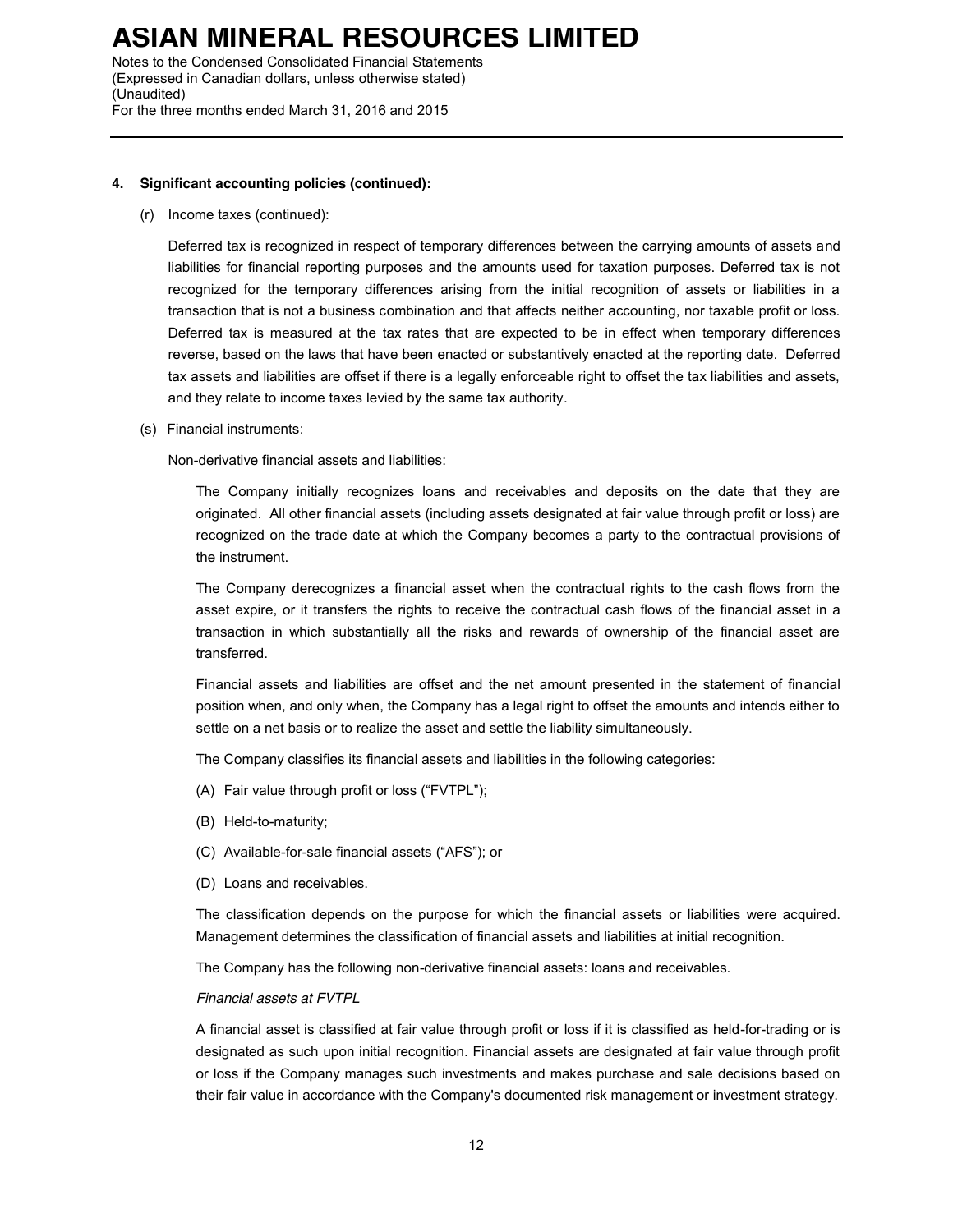Notes to the Condensed Consolidated Financial Statements (Expressed in Canadian dollars, unless otherwise stated) (Unaudited) For the three months ended March 31, 2016 and 2015

#### **4. Significant accounting policies (continued):**

#### (s) Financial instruments (continued):

#### *Held-to-maturity investments*

Investments are measured at amortized cost using the effective interest rate method. Transaction costs are added and amortized to the statement of operations over the life of the financial instrument on an effective yield basis. The Company does not have any assets classified as held-to-maturity investments.

### *Available-for-sale financial assets*

Short-term investments are classified as available-for-sale and are carried at fair value (where determinable based on market prices of actively traded securities) with unrealized gains and losses recognized in other comprehensive income (loss). Management assesses the carrying value of AFS financial assets each period and any impairment charges are recognized in profit or loss. When financial assets classified as available-for-sale are sold, the accumulated fair value adjustments recognized in other comprehensive income (loss) are included in profit and loss. The Company does not have any assets classified as available-for-sale financial assets.

#### *Loans and receivables*

Loans and receivables are financial assets with fixed or determinable payments that are not quoted in an active market. Such assets are recognized initially at fair value plus any directly attributable transaction costs. Subsequent to initial recognition, loans and receivables are measured at amortized cost using the effective interest rate method, less any impairment losses. Loans and receivables comprise cash and cash equivalents and accounts receivable.

### *Impairment of financial assets*

Financial assets, other than those at FVTPL, are assessed for indicators of impairment at each period end. Financial assets are impaired when there is objective evidence that, as a result of one or more events that occurred after the initial recognition of the financial asset, the estimated future cash flows of the investment have been impacted.

### *Financial liabilities*

Financial liabilities are recognized initially at fair value plus any directly attributable transaction costs. Subsequent to initial recognition, derivative financial liabilities are measured at fair value and other financial liabilities at amortized cost using the effective interest method.

The Company has the following non-derivative financial liabilities: bank term loan, trade payables and accrued liabilities which are classified as other financial liabilities.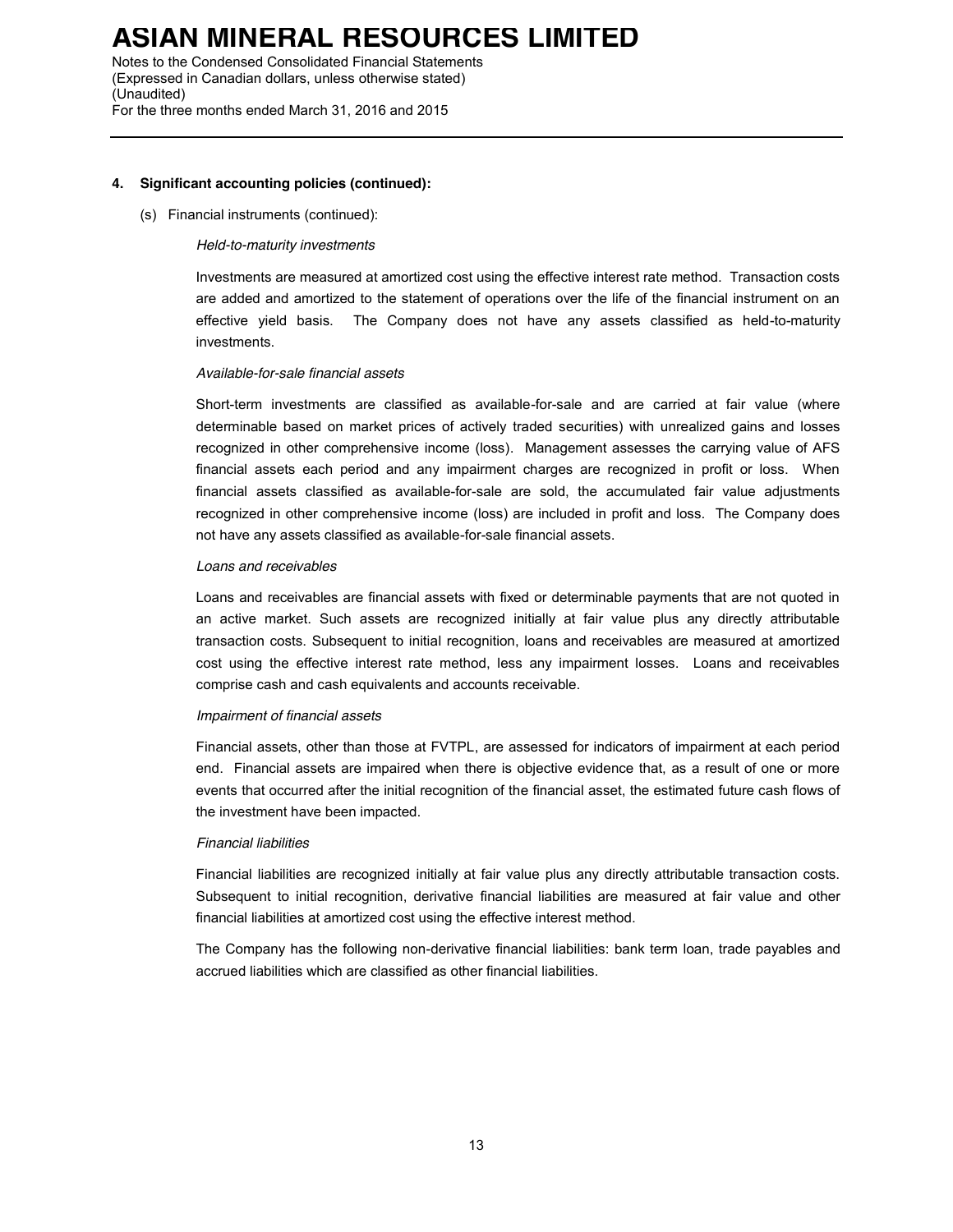Notes to the Condensed Consolidated Financial Statements (Expressed in Canadian dollars, unless otherwise stated) (Unaudited) For the three months ended March 31, 2016 and 2015

#### **4. Significant accounting policies (continued):**

(t) Earnings (loss) per share:

Basic earnings (loss) per share is calculated by dividing the income(loss) available to common shareholders by the weighted average number of common shares outstanding during the period. For all periods presented, income (loss) available to common shareholders equals the reported income (loss) attributable to the shareholders of the Company.

Diluted earnings (loss) per share is calculated using the treasury stock method. Under the treasury stock method, the weighted average number of common shares issued and outstanding used for the calculation of diluted earnings (loss) per share assumes that the proceeds to be received on the exercise of dilutive stock options and warrants are used to repurchase common shares at the average market price during the period.

### **5. Changes in accounting standards:**

There were no new standards effective January 1, 2016 that had a material impact on the Company's consolidated financial statements.

The Company has not early adopted any other standard, interpretation or amendment in the consolidated financial statements that have been issued, but not yet effective.

A number of new standards, amendments to standards and interpretations, are not yet effective for the year ending December 31, 2016, and have not been applied in preparing these consolidated financial statements. The following pronouncements are considered by the Company to be the most significant of several pronouncements that may affect the consolidated financial statements in future periods.

### IFRS 9, *Financial Instruments ("IFRS 9")*

IFRS 9 will replace the multiple classification and measurement models in IAS 39, *Financial Instruments: Recognition and Measurement*, with a single model that has only two classification categories: amortized cost and fair value. The new standard also requires a single impairment method to be used, provides additional guidance on the classification and measurement of financial liabilities, and provides a new general hedge accounting standard.

The mandatory effective date has been set for January 1, 2018, however early adoption of the new standard is permitted. The Company does not intend to early adopt IFRS 9. The Company is currently evaluating the impact of IFRS 9 on its consolidated financial statements.

### IFRS 15, *Revenue from Contracts with Customers ("IFRS 15")*

IFRS 15 is effective for fiscal years commencing on or after January 1, 2018 and will replace IAS 18, *Revenue* and a number of revenue related standards and interpretations. IFRS 15 contains a single model that applies to contracts with customers and two approaches to recognizing revenue: at a point in time or over time. The model features a contract-based five-step analysis of transactions to determine whether, how much and when revenue is recognized. New estimates and judgmental thresholds have also been introduced, which may affect the amount and/or timing of revenue recognized.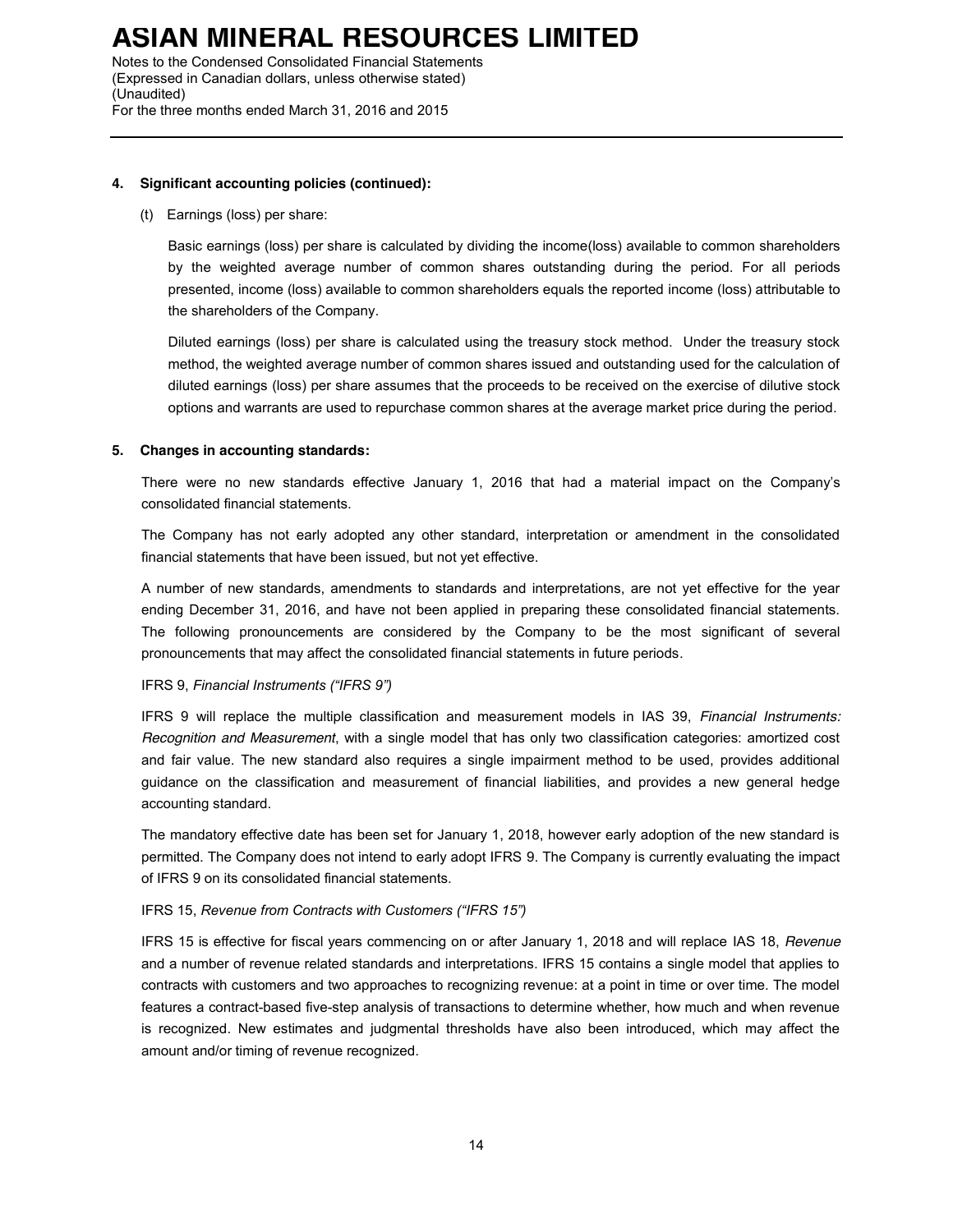Notes to the Condensed Consolidated Financial Statements (Expressed in Canadian dollars, unless otherwise stated) (Unaudited) For the three months ended March 31, 2016 and 2015

### **5. Changes in accounting standards (continued):**

The Company intends to adopt IFRS 15 in its consolidated financial statements for the annual period beginning on January 1, 2018. The Company is currently evaluating the impact of IFRS 15 on its consolidated financial statements.

### IFRS 16, *Leases ("IFRS 16")*

On January 13, 2016, the IASB published a new standard, IFRS 16, eliminating the current dual accounting model for lessees, which distinguishes between on-balance sheet finance leases and off-balance sheet operating leases. Under the new standard, a lease becomes an on-balance sheet liability that attracts interest, together with a new right-of-use asset. In addition, lessees will recognize a front-loaded pattern of expense for most leases, even when cash rentals are constant. IFRS 16 is effective for annual periods beginning on or after January 1, 2019, with earlier adoption permitted. The Company is currently evaluating the impact of IFRS 16 on its consolidated financial statements.

### **6. Critical judgments in applying accounting policies:**

The critical judgments that the Company's management has made in the process of applying the Company's accounting policies, apart from those involving estimations (note 7), that have the most significant effect on the amounts recognized in the Company's consolidated financial statements are as follows:

(a) Economic recoverability and probability of future economic benefits of exploration, evaluation and development costs:

Management has determined that exploration drilling, evaluation, development and related costs incurred which have been capitalized are economically recoverable. Management uses several criteria in its assessment of economic recoverability and probability of future economic benefits including geologic and metallurgic information, history of conversion of mineral deposits to proven and probable reserves, scoping and feasibility studies, accessible facilities, existing permits and life of mine plans.

(b) Functional currency:

The functional currency for each of the Company's subsidiaries is the currency of the primary economic environment in which the entity operates. It has been determined that the functional currency of BPNM is the United States dollar, while the functional currency for the Company and its other subsidiaries is the Canadian dollar. Assessment of functional currency involves certain judgments to determine the primary economic environment and the Company reconsiders the functional currency of its entities if there is a change in the events and conditions, which determine the primary economic environment.

(c) Going concern:

The assessment of the Company's ability to continue as a going concern involves judgment regarding future funding available for its development of the Ban Phuc mine and for working capital requirements. Judgments must also be made with regard to events or conditions, which might give rise to significant uncertainty.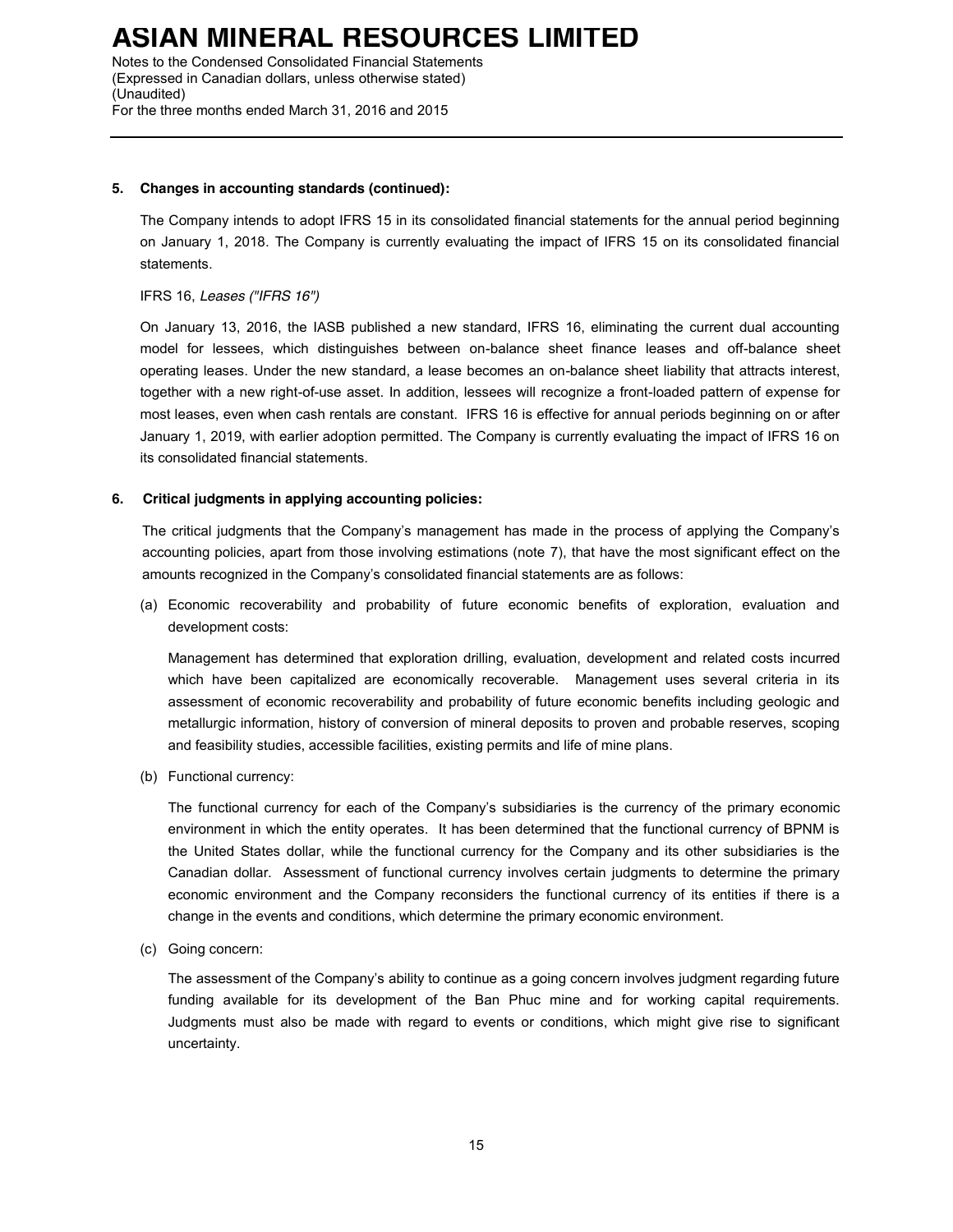Notes to the Condensed Consolidated Financial Statements (Expressed in Canadian dollars, unless otherwise stated) (Unaudited) For the three months ended March 31, 2016 and 2015

### **7. Key sources of estimation uncertainty:**

The preparation of the consolidated financial statements requires management to make estimates and assumptions of the effect of uncertain future events on the carrying amounts of the Company's assets and liabilities at the end of the reporting period. Actual results may differ from those estimates as the estimation process is inherently uncertain. Differences between the actual results and present estimates and assumptions have the potential to materially affect the Company's consolidated financial statements. Estimates are reviewed on an ongoing basis and are based on historical experience and other facts and circumstances. Revisions to estimates and the resulting effect on the carrying amounts of the Company's assets and liabilities are accounted for prospectively.

The significant assumptions about the future and other major sources of estimation uncertainty as at the end of the reporting period that may result in a material adjustment to the carrying amounts of the Company's assets and liabilities are as follows:

(a) Impairment of mineral properties, plant and equipment:

The Company considers both external and internal sources of information in assessing whether there are any indications that mineral properties, plant and equipment are impaired. External sources of information the Company considers include changes in the market, economic and legal environment in which the Company operates that are not within its control and affect the recoverable amount of mineral properties, plant and equipment. Internal sources include the manner in which mineral properties, plant and equipment are being used or are expected to be used, and indications of economic performance of the assets.

In determining the recoverable amounts of the Company's mineral properties, plant and equipment, the Company's management makes estimates of the discounted future after-tax cash flows expected to be derived from its mineral properties using an appropriate discount rate. Reductions in metal price forecasts, increases in estimated future costs of production, increases in estimated future non-expansionary capital expenditures, reductions in the amount of recoverable reserves, resources and exploration potential and/or adverse current economics can result in a write down of the carrying amounts of the Company's mineral properties, plant and equipment.

(b) Operating expenses and costing of work-in-progress inventory:

In determining operating expenses recognized in the consolidated statement of comprehensive income (loss), the Company's management makes estimates of quantities of ore on stockpiles and in process and the recoverable nickel in this material to determine the cost of finished goods sold during the year. Changes in these estimates can result in a change in operating expenses in future periods and carrying amounts of inventories.

(c) Estimated recoverable nickel tonnes and ore reserve tonnes:

The carrying amounts of the Company's mineral properties, plant and equipment are depleted based on recoverable nickel tonnes and ore reserve tonnes. Changes to estimates of recoverable nickel tonnes, ore reserve tonnes and depletable costs, including changes resulting from revisions to the Company's mine plans and changes in metals prices forecasts, can result in a change to future depletion rates and impairment analysis.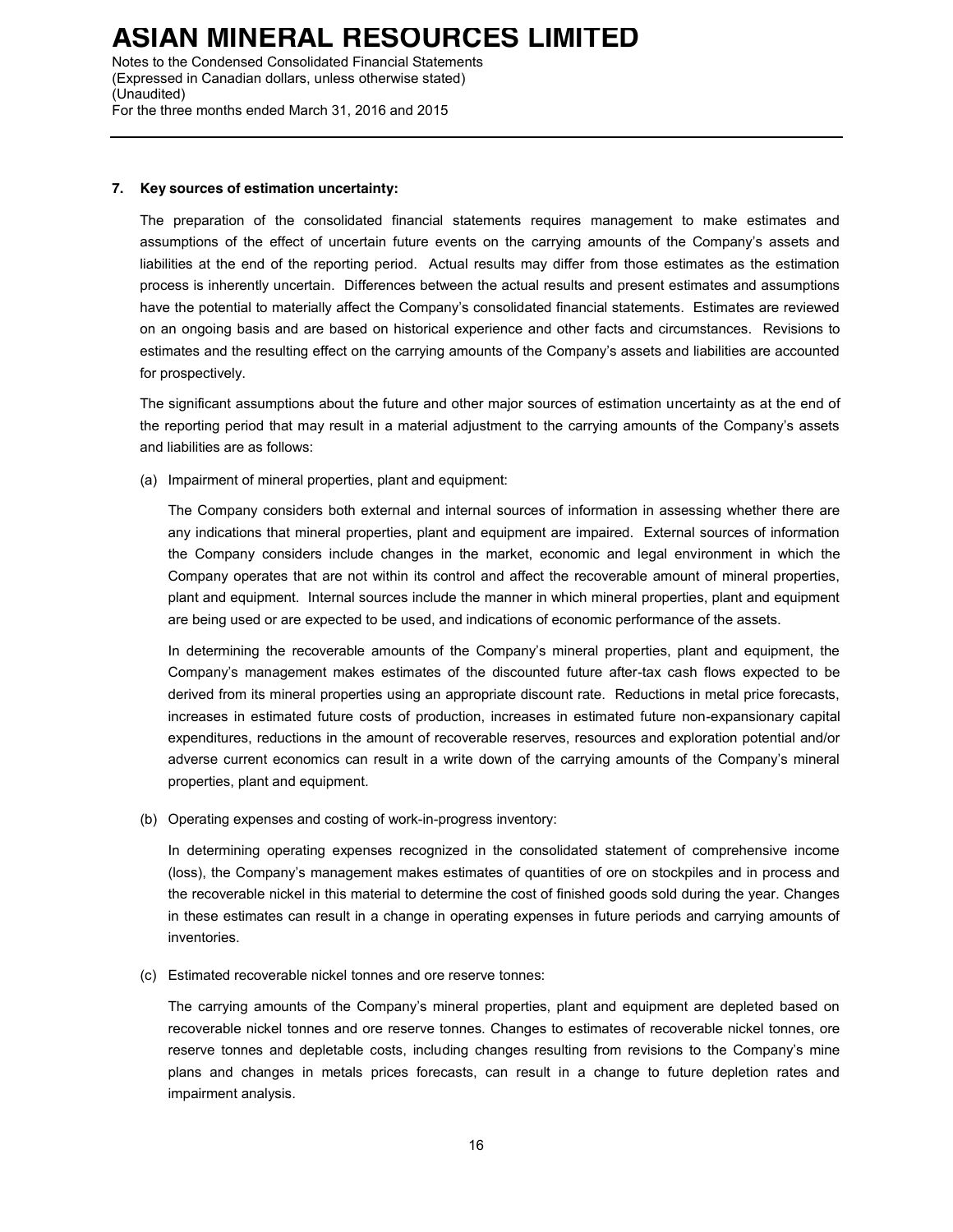Notes to the Condensed Consolidated Financial Statements (Expressed in Canadian dollars, unless otherwise stated) (Unaudited) For the three months ended March 31, 2016 and 2015

### **7. Key sources of estimation uncertainty (continued):**

(d) Estimated mine closure and rehabilitation costs:

The Company's provision for mine closure and reclamation cost obligations represents management's best estimate of the present value of the future cash outflows required to settle the liability which reflects estimates of future costs, inflation, movements in foreign exchange rates and assumption of risks associated with the future cash outflows. Changes in the above factors can result in a change to the provision recognized by the Company.

Changes to the mine closure and rehabilitation cost obligations are recorded with a corresponding change to the carrying amounts of the related mineral properties, plant and equipment in the year identified. Adjustments to the carrying amounts of the related mineral properties, plant and equipment can result in a change to the future depletion expense.

(e) Income taxes:

In assessing the probability of realizing income tax assets, management makes estimates related to expectations of future taxable income, applicable tax opportunities, expected timing of reversals of existing temporary differences and the likelihood that tax positions taken will be sustained upon examination by applicable tax authorities. In making its assessments, management gives additional weight to positive and negative evidence that can be objectively verified. Estimates for future taxable income are based on forecasted income from operations and the application of existing tax laws in each jurisdiction. Weight is attached to tax planning opportunities that are within the Company's control, feasible and can be implemented without significant obstacles. The likelihood that tax positions taken will be sustained upon examination by applicable tax authorities is assessed based on individual facts and circumstances of the relevant tax position evaluated in light of all available evidence. Where applicable tax laws and regulations are either unclear or subject to ongoing varying interpretations, it is reasonably possible that changes in these estimates could occur, which may materially affect the amounts of income tax assets recognized.

(f) Share-based compensation:

The Company includes an estimate of forfeitures, share price volatility, expected life of awards and risk-free interest rates in the calculation of the expense related to certain long-term employee incentive plans. These estimates are based on previous experience and may change throughout the life of an incentive plan. Such changes could impact the share-based compensation expense and share-based payments reserve.

(g) Provisional pricing contracts:

Nickel concentrate is invoiced when shipped and amounts recognized as revenue are based on the Company's assessment of the mineral content and grade, based on internal assays, of the concentrate shipments. Final assays determine the final payable ounces by the Company's customers. Therefore, there is significant estimation uncertainty surrounding the recognition of revenues based on preliminary assays. Any adjustments to revenue recognized based on final assays are accounted for prospectively.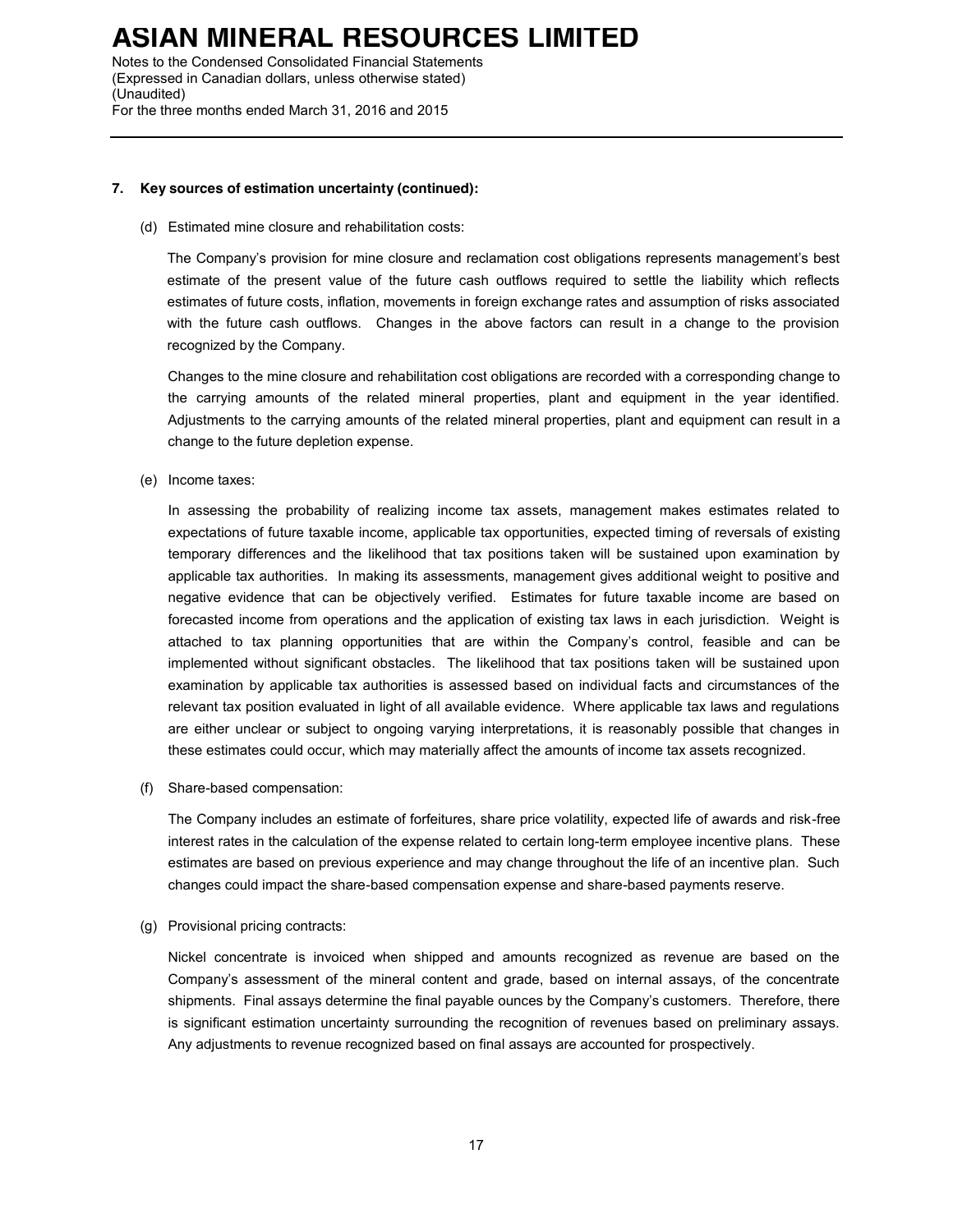(Expressed in Canadian dollars, unless otherwise stated) (Unaudited) For the three months ended March 31, 2016 and 2015

### **8. Accounts receivable and prepaid expenses:**

|                                                                                                                             |     | March 31,<br>2016                                           |    | December 31.<br>2015                           |
|-----------------------------------------------------------------------------------------------------------------------------|-----|-------------------------------------------------------------|----|------------------------------------------------|
| Trade receivables<br>VAT/GST refundable<br>Prepayments and advances<br>Other receivables<br>Allowance for doubtful accounts | \$  | 4,459,372<br>1,082,759<br>2,399,642<br>10.098<br>(115, 350) | \$ | 2,026,462<br>4,266,554<br>19.035<br>(122, 935) |
|                                                                                                                             | \$. | 7,836,521                                                   | S  | 6,189,116                                      |

The trade receivables consist of receivables from provisional nickel concentrate sales from the Ban Phuc mine. The trade receivables are less than 30 days past due. The fair value of receivables arising from concentrate sales that contain provisional pricing is determined using the appropriate quoted closing price per the London Metal Exchange for the particular metal. As such, these receivables, which meet the definition of an embedded derivative, are classified within Level 2 of the fair value hierarchy (see note 0).

The Company, through its Vietnam subsidiary pays value added tax on the purchase and sale of goods and services at a rate of 5% and 10%. The Company's concentrate is a processed natural resource/mineral which is subject to VAT and applicable tax rate of 0% VAT when exported. The net amount paid or payable is recoverable, but such recovery is subject to review and assessment by local tax authorities.

Included in prepayments and advances is export tariff receivable of US\$1.1 million which is awaiting approval of customs for refunds due to final prices being lower than provisional prices. Export tariff is calculated and paid in full based on the provisional prices when the nickel concentrate is exported.

### **9. Inventories:**

|                                                                                                                          | March 31,<br>2016                       | December 31.<br>2015              |
|--------------------------------------------------------------------------------------------------------------------------|-----------------------------------------|-----------------------------------|
| Consumable materials and supplies<br>Work in process inventory <sup>(1)</sup><br>Finished goods inventory <sup>(2)</sup> | \$<br>2,577,965<br>207,728<br>2.242.003 | 2,924,046<br>237,948<br>3,543,415 |
|                                                                                                                          | 5,027,696                               | 6,705,409                         |

(1) The Company held 2,499 tonnes of work in process nickel ore as of March 31, 2016 (2015: 2,397 tonnes), which were carried at cost being the lesser of cost and net realizable value.

(2) The Company held 4,131 tonnes of nickel concentrate finished product as of March 31, 2016 (2015: 5,726 tonnes), which were carried at cost being the lesser of cost and net realizable value. At March 31, 2016, the Company recognized a \$1.5 million (2015: \$1.6 million) write-down of finished goods inventory to net realizable value.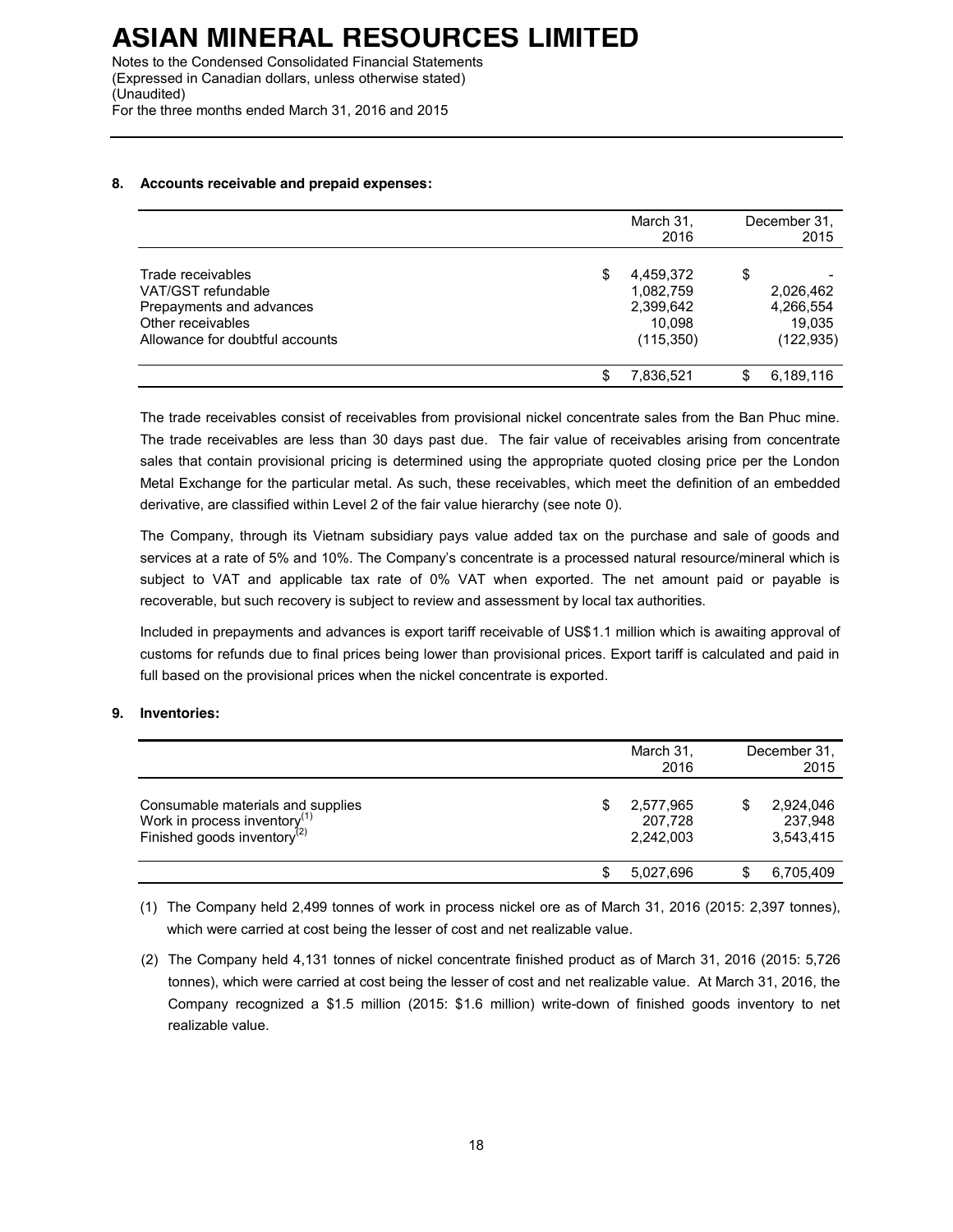Notes to the Condensed Consolidated Financial Statements (Expressed in Canadian dollars, unless otherwise stated) (Unaudited) For the three months ended March 31, 2016 and 2015

### **10. Property, plant and equipment:**

|                                                   | Building, infrastructure<br>mine, machinery, plant, | Construction    | Furniture, office<br>equipment and |                      |
|---------------------------------------------------|-----------------------------------------------------|-----------------|------------------------------------|----------------------|
|                                                   | motor, vehicles                                     | in progress     | intangible assets                  | Total                |
| Cost                                              |                                                     |                 |                                    |                      |
| Balance at January 1, 2015<br>(Restated - note 2) | \$<br>75,450,660                                    | \$<br>2,298,855 | \$<br>3,285,650                    | \$<br>81,035,165     |
| Additions/(Transfer)                              | 10,050,739                                          | (3,437,209)     |                                    | 6,613,530            |
| Translation adjustment                            | 8,991,637                                           | 1,138,354       | 1,437,058                          | 11,567,049           |
| Balance at December 31, 2015                      | \$<br>94,493,036                                    | \$              | \$<br>4,722,708                    | \$<br>99,215,744     |
| Additions                                         | 274.045                                             |                 |                                    | 274.045              |
| Translation adjustment                            | (280, 222)                                          |                 | (13,965)                           | (294, 187)           |
| Balance at March 31, 2016                         | \$<br>94,486,859                                    | \$              | \$<br>4,708,743                    | \$<br>99,195,602     |
|                                                   |                                                     |                 |                                    |                      |
| <b>Accumulated Depreciation</b>                   |                                                     |                 |                                    |                      |
| Balance at January 1, 2015<br>(Restated - note 2) | \$<br>(32,870,274)                                  | \$              | \$<br>(945, 235)                   | \$<br>(33, 815, 509) |
| Depreciation expense                              | (27, 970, 359)                                      |                 | (525, 883)                         | (28, 496, 242)       |
| Impairment                                        | (24, 694, 383)                                      |                 | (1,858,717)                        | (26, 553, 100)       |
| Balance at December 31, 2015                      | \$<br>(85, 535, 016)                                | \$              | \$<br>(3,329,835)                  | \$<br>(88, 864, 851) |
| Depreciation expense                              | (3, 447, 398)                                       |                 | (182, 529)                         | (3,629,927)          |
| Balance at March 31, 2016                         | \$<br>(88,982,415)                                  | \$              | \$<br>(3, 512, 363)                | \$<br>(92, 494, 778) |
|                                                   |                                                     |                 |                                    |                      |
| <b>Net Book Value</b>                             |                                                     |                 |                                    |                      |
| Balance at December 31, 2015 \$                   | 8,958,020                                           | \$              | \$<br>1,392,873                    | \$<br>10,350,893     |
| Balance at March 31, 2016                         | \$<br>5.504.444                                     | \$              | \$<br>1,196,380                    | \$<br>6,700,824      |

On transition from Canadian generally accepted accounting principles to IFRS, an assessment was performed to determine whether an impairment reserve was warranted and on the basis of the discounted cash flow analysis, an impairment in the amount of \$27.8 million was recorded.

The recoverable amount of BPNM, which includes mineral interests, plant and equipment and working capital, is determined on an annual basis when indicators of impairment have been identified. As at December 31, 2015, the Company determined there was an indicator of potential impairment of BPNM relating to the sustained decline in Nickel metal prices. The recoverable amount is based on the future cash flows expected to be derived from the operation of BPNM over its remaining mine life and represents BPNM's value-in-use. The cash flows are determined based on the life-of-mine after tax cash flow forecast which incorporate management's best estimates of future metal prices, production based on current estimates of recoverable reserves and resources, future operating costs and non-expansionary capital expenditures.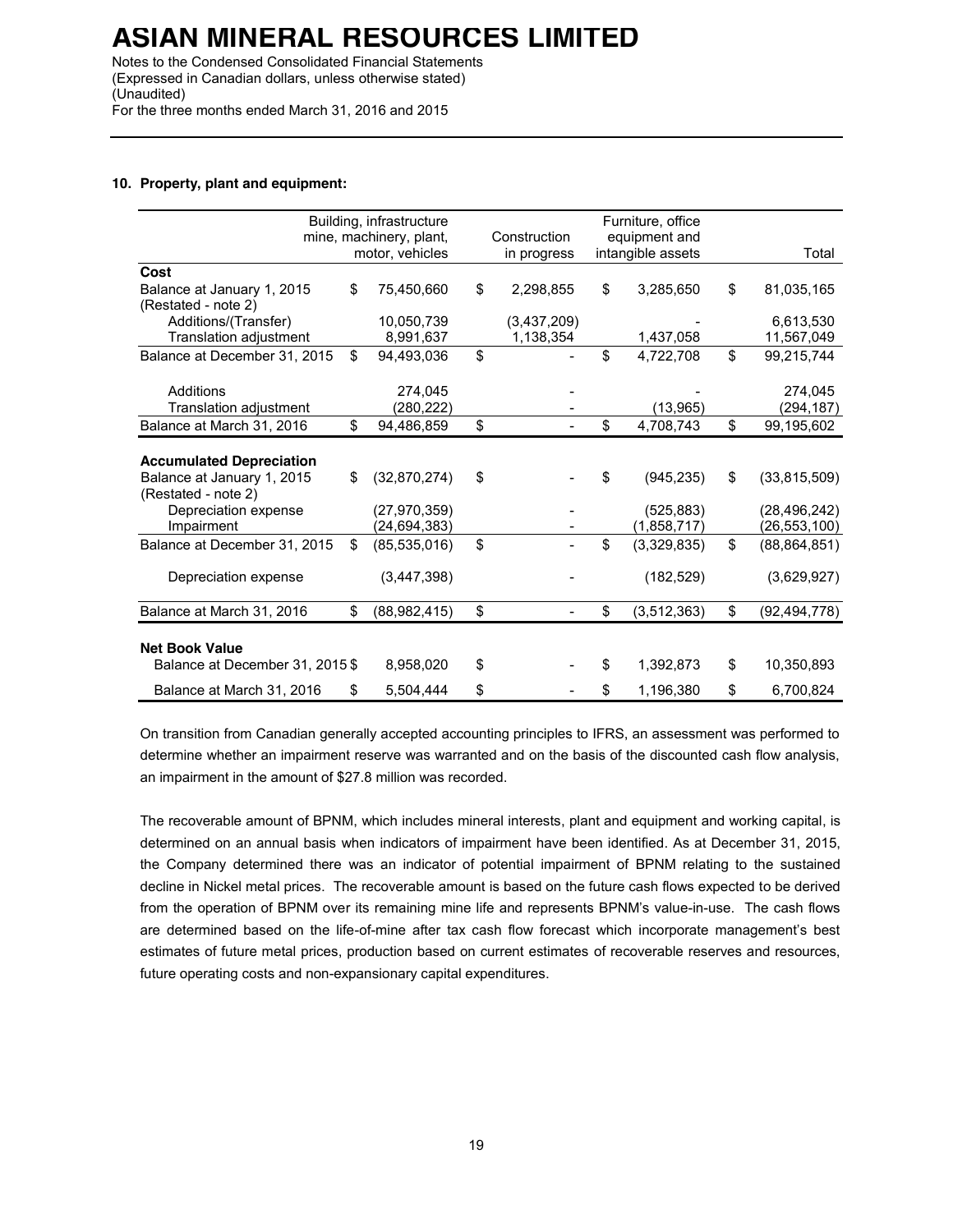Notes to the Condensed Consolidated Financial Statements (Expressed in Canadian dollars, unless otherwise stated) (Unaudited) For the three months ended March 31, 2016 and 2015

### **10. Property, plant and equipment (continued):**

At December 31, 2015, the Company tested the recoverability of BPNM, given the aforementioned indicator of impairment, by estimating the recoverable amount of the BPNM cash-generating unit via a discounted cash flow model. The Company estimated future operating and capital costs, production grades and recoveries and considered published metal price forecasts. Due to the sensitivity of the recoverable amounts to the various factors mentioned and specifically long-term metal prices as well as unforeseen factors, any significant change in the key assumptions and inputs could result in additional impairment charges in future periods.

The key assumptions used in the impairment model included the following:

- Life of mine of approximately one year;
- Forecasted Nickel price of US\$9,000 to US\$11,000 per tonne;
- Average Nickel grades of 2.20%;
- Average Nickel recovery of 86%; and
- Risk-adjusted project specific discount rate of 16%.

At December 31, 2015, the carrying value of the BPNM cash-generating unit was \$39.7 million, which was greater than its estimated recoverable amount calculated on a discounted cash flow basis of \$13.1 million, which included \$2.7 million of working capital,. The Company considers use of its internal discounted cash flow economic models as a proxy for the calculation of value-in-use. Based on the above assessment, at December 31, 2015, the Company recorded an impairment charge related to the BPNM mine of \$26.6 million.

Management continue to assess the mining and processing operations against the Nickel price and given the sustained low nickel price environment and no real sign of any meaningful price increase a full review of the mining schedule and economic viability of mining is underway and early indications are that at current pricing levels it would not be economically viable to continue mining beyond September 2016. Management are currently assessing the economic model and options to go into care & maintenance from late in the third quarter 2016 due to uncertainty of current pricing. The exploration potential at Ban Phuc remains a key strategic opportunity in the overall growth plan for AMR's Ban Phuc projects and remains the key focus for AMR's growth plan.

The current ore reserve will be completed by September 2016 and BPNM project is expected to move into care and maintenance status from late in the third quarter 2016. In the quarter ended March 31, 2016, management decided to depreciate BPNM's PPE included building, plant, mine, infrastructure and machinery up to September 2016.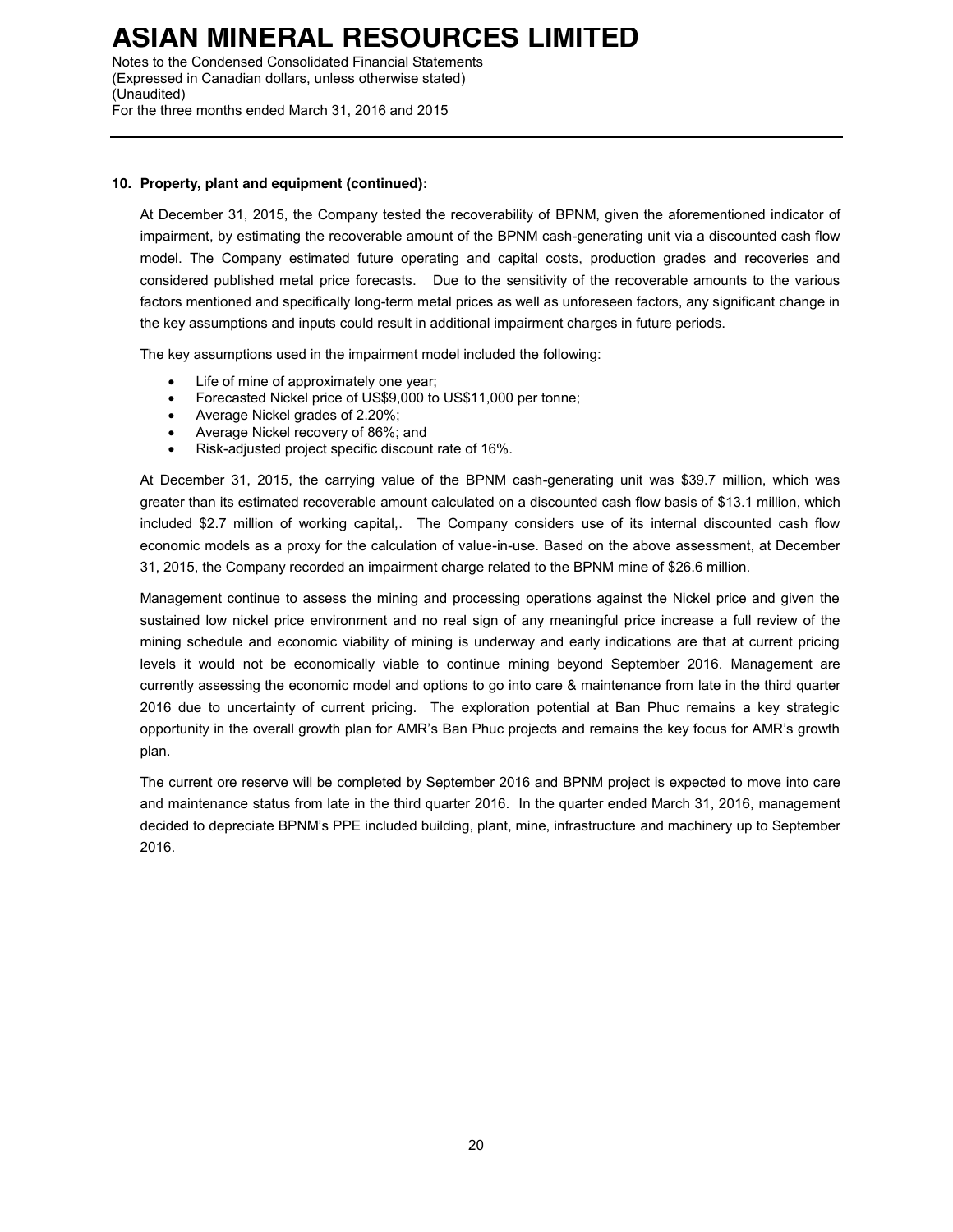Notes to the Condensed Consolidated Financial Statements (Expressed in Canadian dollars, unless otherwise stated) (Unaudited) For the three months ended March 31, 2016 and 2015

### **11. Mineral property interest:**

|                                       |   | March 31,<br>2016    |   | December 31.<br>2015  |
|---------------------------------------|---|----------------------|---|-----------------------|
| Ban Phuc Project Area<br>Amortization | S | 298,399<br>(45, 221) | S | 492,964<br>(194, 565) |
| Net book value                        |   | 253,178              |   | 298,399               |

The Company's mineral property interest is in the Ban Phuc Project Area in Vietnam. The Ban Phuc mine commenced operations on November 1, 2013, at which time construction-in-progress amounts were transferred to appropriate categories of mineral properties, plant and equipment and the Company commenced depreciating these assets based on their useful lives from that date.

### **12. Trade payables and accrued liabilities:**

|                                          | March 31,<br>2016                         |    | December 31,<br>2015                |
|------------------------------------------|-------------------------------------------|----|-------------------------------------|
| Trade payables<br>Taxes<br><b>Others</b> | \$<br>4,874,820<br>5,219,862<br>2,246,098 | \$ | 6,132,995<br>7,316,720<br>1,562,672 |
|                                          | 12,340,780                                | S  | 15,012,387                          |

Taxes include royalty tax, environmental protection fee, foreign contractor tax and payroll tax.

### **13. Other current liabilities:**

Other current liabilities include the second installment of mining rights grant fees and installments of environment rehabilitation and afforestation which are due in 2016.

### **14. Provision for closure and rehabilitation:**

Based on the Environmental Impact Assessment ("EIA"), and Environment Resettlement and Rehabilitation Program ("ERRP"), as previously submitted to the authorities for the Ban Phuc project, the Ministry of Natural Resources and Environment ("MONRE") provides confirmation of the estimate for closure and rehabilitation. On this basis these consolidated financial statements reflect a provision for site closure and rehabilitation as at March 31, 2016 in the amount of \$416,816 (December 31, 2015: \$444,219). As of March 31, 2016, the Company has deposited with MONRE \$325,820 (December 31, 2015: \$315,336) as an advance deposit for future closure and rehabilitation expenditures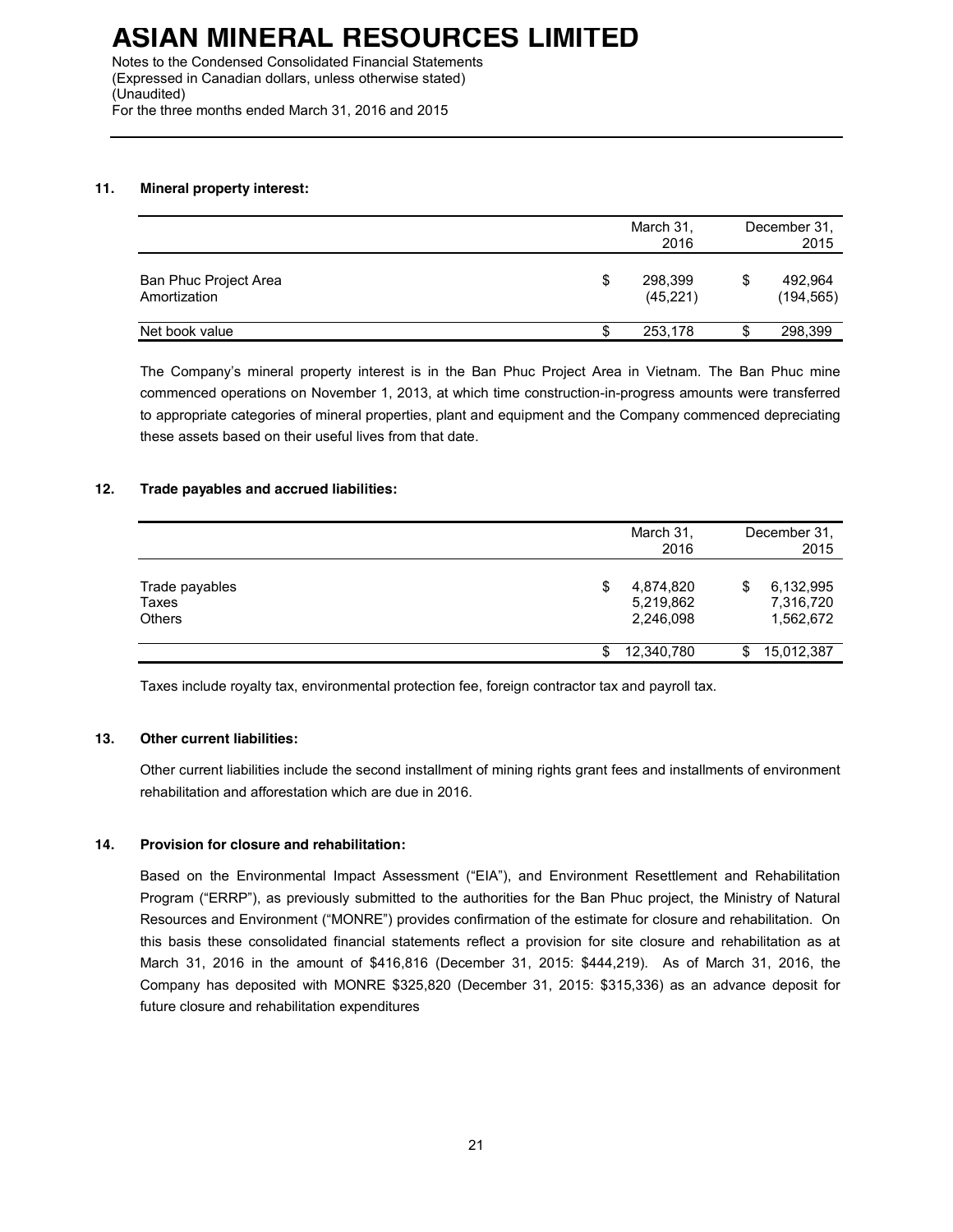Notes to the Condensed Consolidated Financial Statements (Expressed in Canadian dollars, unless otherwise stated) (Unaudited) For the three months ended March 31, 2016 and 2015

### **15. Other non-current liabilities:**

|                                  |    | March 31,<br>2016    | December 31.<br>2015       |
|----------------------------------|----|----------------------|----------------------------|
| Mining rights grant fee<br>Other | \$ | 1,130,206<br>235,605 | \$<br>1,204,510<br>251,095 |
|                                  | S  | 1,365,811            | \$<br>1,455,605            |

The Company has recorded a Mining rights grant fee for the right to exploit minerals at Ban Phuc, based on reserve tonnes, as outlined in Mineral Law 2010, Decree 15 and 203 issued by the Vietnamese government and Decision 288 issued by MONRE.

On February 6, 2015, the Company received Decision No. 288/QD-BTNMT issued by the MONRE to amend the contents specified in the Mineral Mining License (the "Decision"). In the Decision, the mining rights grant fee was revised to \$2.9 million and is payable in annual installments over the three years from 2015 to 2017.

### **16. Share capital:**

### (a) Authorized:

The Company's share capital consists of an unlimited number of common shares without par value.

(b) Issued and outstanding:

|                                                                                    | Number<br>of shares | Amount             |
|------------------------------------------------------------------------------------|---------------------|--------------------|
| Balance, January 1, 2015                                                           | 778,995,042         | \$<br>128.236.565  |
| Issued during the year:<br>Shares issued in lieu of directors fees (note 16(d(i))) | 550,000             | 27,500             |
| Balance, December 31, 2015                                                         | 779.545.042         | 128.264.065        |
| Issued during the year:<br>Shares issued in lieu of directors fees (note 16(d(i))) |                     |                    |
| Balance, March 31, 2016                                                            | 779,545,042         | \$.<br>128.264.065 |

### (c) Share-based compensation:

(i) Common shares:

In 2013, certain directors entered into compensation agreements to receive common shares of the Company in lieu of directors' fees. During the quarter ended March 31, 2016, no common shares were issued for services rendered (2015: 550,000 shares with a fair value of \$27,500).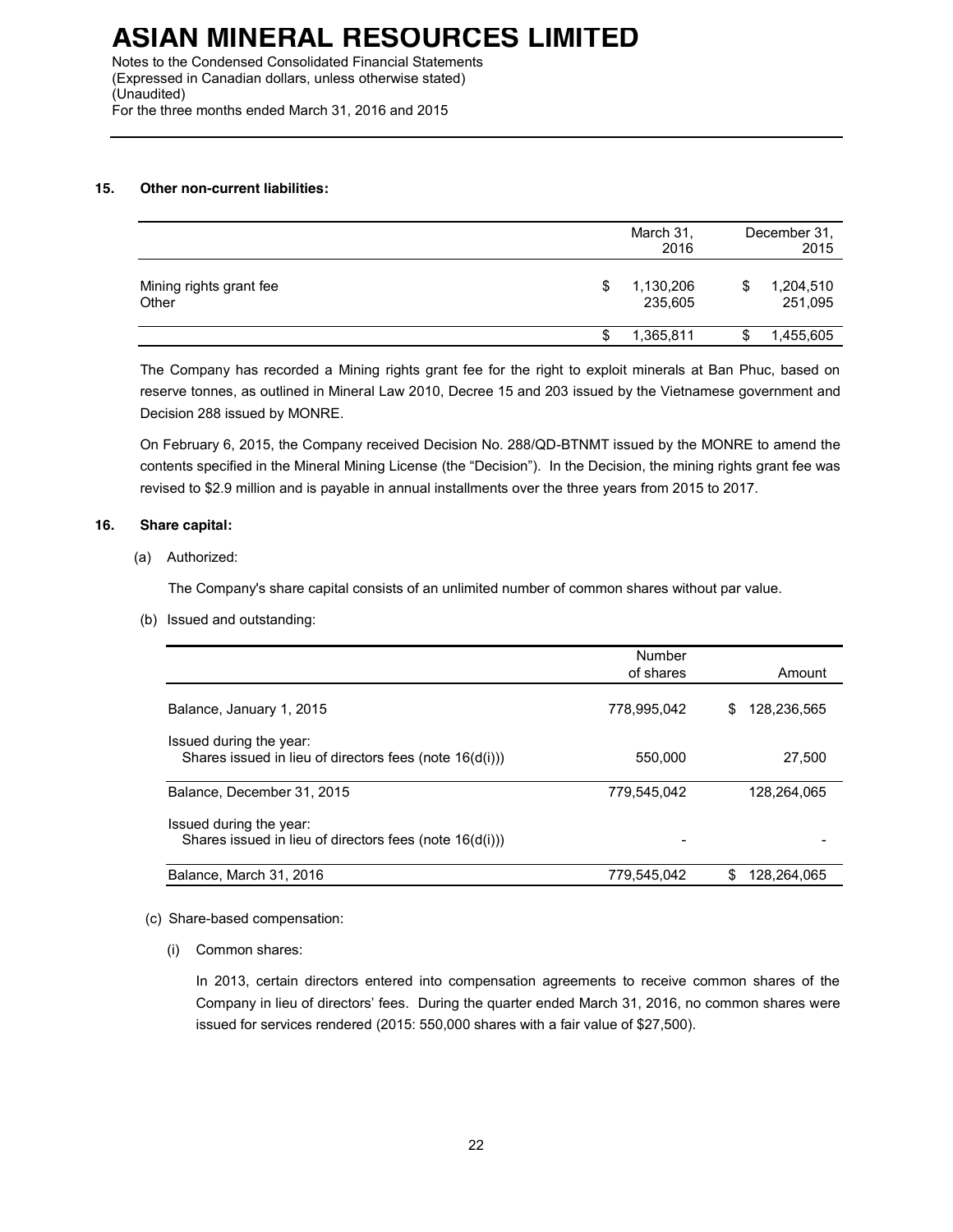Notes to the Condensed Consolidated Financial Statements (Expressed in Canadian dollars, unless otherwise stated) (Unaudited) For the three months ended March 31, 2016 and 2015

### **16. Share capital (continued):**

- (c) Share-based compensation (continued):
	- (ii) Common share options:

The Company grants share purchase options pursuant to the policies of the TSX-Venture Exchange with respect to eligible persons, exercise price, maximum term, vesting, maximum options per person and termination of eligible person status. The purpose of the share purchase options is to retain and motivate management, staff, consultants and other qualified individuals by providing them with the opportunity, through share options, to acquire a proprietary interest in the Company and benefit from its growth.

2015 share option grants:

The Company granted 7,000,000 share options under the share option plan on October 1, 2015. The options, which expire on October 1, 2020, are exercisable at \$0.05 per share. The options vested in equal tranches of 3,500,000 on October 2, 2015 and December 31, 2015.

2014 share option grants:

The Company granted 2,481,647 share options under the Company's share option plan on November 5, 2014. The options, which expire on November 5, 2019, are exercisable at \$0.05 per share and are fully vested.

The Company granted 2,000,000 share options under the Company's share option plan on August 22, 2014. The options, which expire on August 22, 2019, are exercisable at \$0.05 per share and fully vested.

The Company granted 3,651,176 share options under the Company's share option plan on February 3, 2014. The options, which expire on February 1, 2019, are exercisable at \$0.08 per share and are fully vested.

During the period ended March 31, 2016, no vesting of share options to directors and employees (2015: \$104,673) was recorded as share-based compensation expense. The compensation expense was estimated using the Black-Scholes Option Pricing model assuming a range of risk-free interest rates averaging 1.85% and a range of expected volatilities of between 50-107%, an expected dividend rate of nil and an expected life of five years.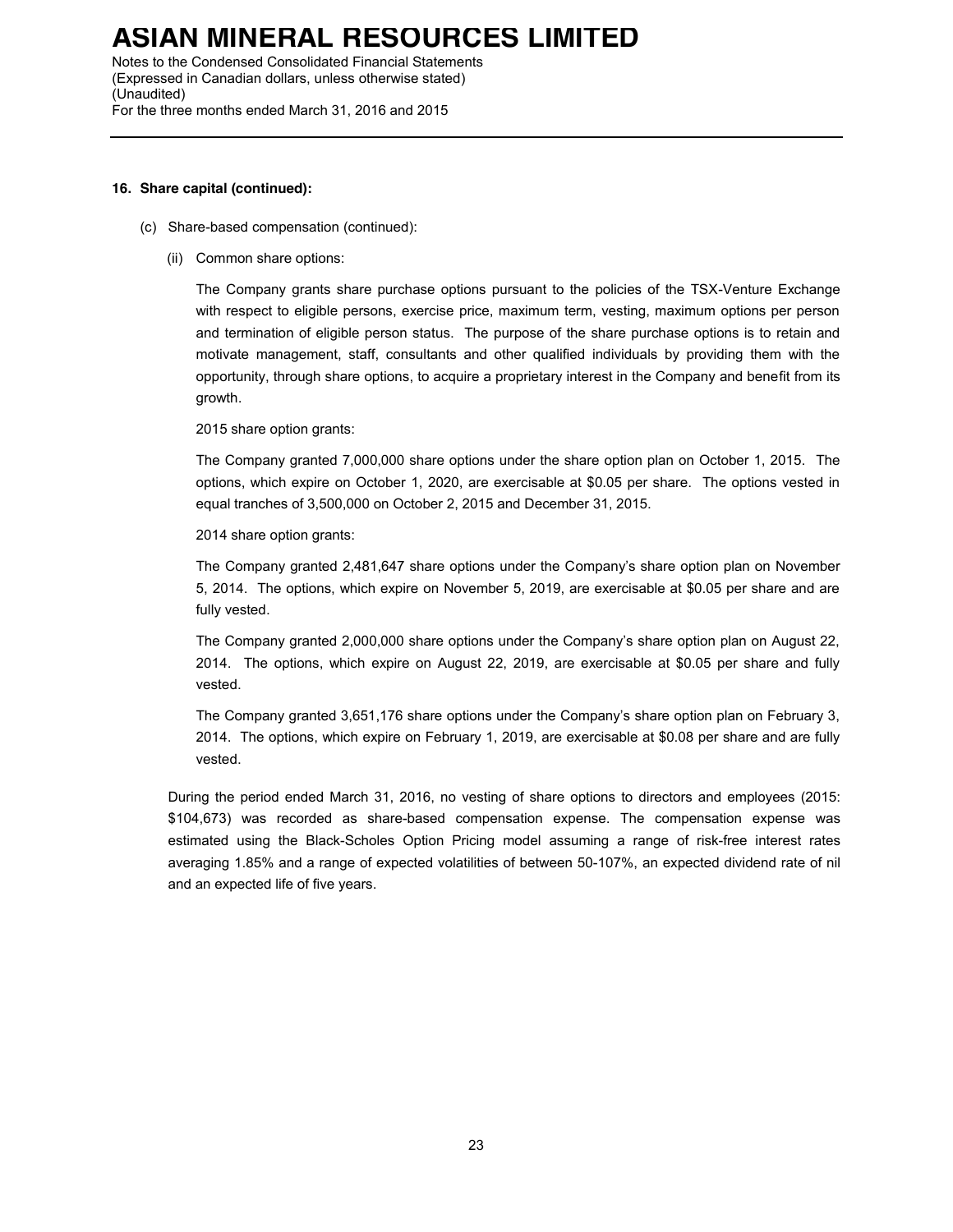Notes to the Condensed Consolidated Financial Statements (Expressed in Canadian dollars, unless otherwise stated) (Unaudited) For the three months ended March 31, 2016 and 2015

### **16. Share capital (continued):**

#### (c) Share-based compensation (continued):

The continuity of outstanding share purchase options for the period ended March 31, 2016 is as follows:

| Expiry dates                            | Exercise<br>prices (1) | <b>Balance</b><br>December 31,<br>2015 | Granted                  | Exercised                | Expired/<br>cancelled/<br>forfeited | Balance<br>March 31,<br>2016 |
|-----------------------------------------|------------------------|----------------------------------------|--------------------------|--------------------------|-------------------------------------|------------------------------|
|                                         |                        |                                        |                          |                          |                                     |                              |
| July 17, 2017                           | \$0.10                 | 4,007,517                              |                          |                          |                                     | 4,007,517                    |
| November 16, 2017                       | \$0.10                 | 1.600.000                              |                          |                          |                                     | 1.600.000                    |
| August 23, 2018                         | \$0.05                 | 1.100.000                              |                          |                          |                                     | 1.100.000                    |
| October 23, 2018                        | \$0.05                 | 2,713,308                              |                          |                          |                                     | 2,713,308                    |
| February 1, 2019                        | \$0.08                 | 2.536.682                              |                          |                          |                                     | 2.536.682                    |
| August 22, 2019                         | \$0.05                 | 2,000,000                              |                          | $\overline{\phantom{0}}$ | $\overline{\phantom{0}}$            | 2,000,000                    |
| November 5, 2019                        | \$0.05                 | 1.740.777                              | $\overline{\phantom{0}}$ | $\overline{a}$           | $\overline{\phantom{a}}$            | 1.740.777                    |
| October 2, 2020                         | \$0.05                 | 7.000.000                              |                          |                          |                                     | 7,000,000                    |
|                                         |                        | 22,698,284                             |                          |                          |                                     | 22,698,284                   |
|                                         |                        |                                        |                          |                          |                                     |                              |
| Weighted average exercise price         |                        | \$0.07                                 |                          |                          |                                     | \$0.07                       |
|                                         |                        |                                        |                          |                          |                                     |                              |
| Weighted average remaining life (years) |                        | 3.30                                   |                          |                          |                                     | 3.05                         |

The continuity of outstanding share purchase options for the period ended March 31, 2015 is as follows:

| Expiry dates                            | Exercise<br>prices (1) | <b>Balance</b><br>December 31,<br>2014 | Granted                  | Exercised                | Expired/<br>cancelled/<br>forfeited | Balance<br>March 31,<br>2015 |
|-----------------------------------------|------------------------|----------------------------------------|--------------------------|--------------------------|-------------------------------------|------------------------------|
|                                         |                        |                                        |                          |                          |                                     |                              |
| July 17, 2017                           | \$0.10                 | 4.007.517                              |                          |                          |                                     | 4.007.517                    |
| November 16, 2017                       | \$0.10                 | 2.400.000                              |                          |                          | (800,000)                           | 1,600,000                    |
| February 14, 2018                       | \$0.05                 | 1.000.000                              |                          |                          |                                     | 1,000,000                    |
| August 23, 2018                         | \$0.05                 | 1.900.000                              |                          |                          | (800,000)                           | 1,100,000                    |
| October 23, 2018                        | \$0.05                 | 2,713,308                              |                          |                          |                                     | 2,713,308                    |
| February 1, 2019                        | \$0.08                 | 2.936.934                              | $\overline{\phantom{0}}$ | $\overline{\phantom{0}}$ |                                     | 2.936.934                    |
| August 22, 2019                         | \$0.05                 | 2,000,000                              | $\overline{\phantom{0}}$ | $\overline{\phantom{0}}$ | $\overline{\phantom{a}}$            | 2,000,000                    |
| November 5, 2019                        | \$0.05                 | 2.481.647                              |                          |                          |                                     | 2.481.647                    |
|                                         |                        | 19,439,406                             |                          |                          | (1,600,000)                         | 17,839,406                   |
|                                         |                        |                                        |                          |                          |                                     |                              |
| Weighted average exercise price         |                        | \$0.07                                 |                          |                          | \$0.08                              | \$0.07                       |
|                                         |                        |                                        |                          |                          |                                     |                              |
| Weighted average remaining life (years) |                        | 3.64                                   |                          |                          |                                     | 3.40                         |

(1) In February 2014, the exercise price on the share options expiring on August 23 and October 23, 2018 were reduced from \$0.10 to \$0.05, in conjunction with new Toronto Stock Venture Exchange guidelines on the minimum exercise price. In 2014, \$135,746 and \$77,154 were recognized due to change in exercise price for 2014 and 2013 respectively.

As at March 31, 2016 22,698,284 share purchase options were exercisable (2015: 17,839,406 options). These options have a weighted average exercise price of \$0.07 (2015: \$0.07).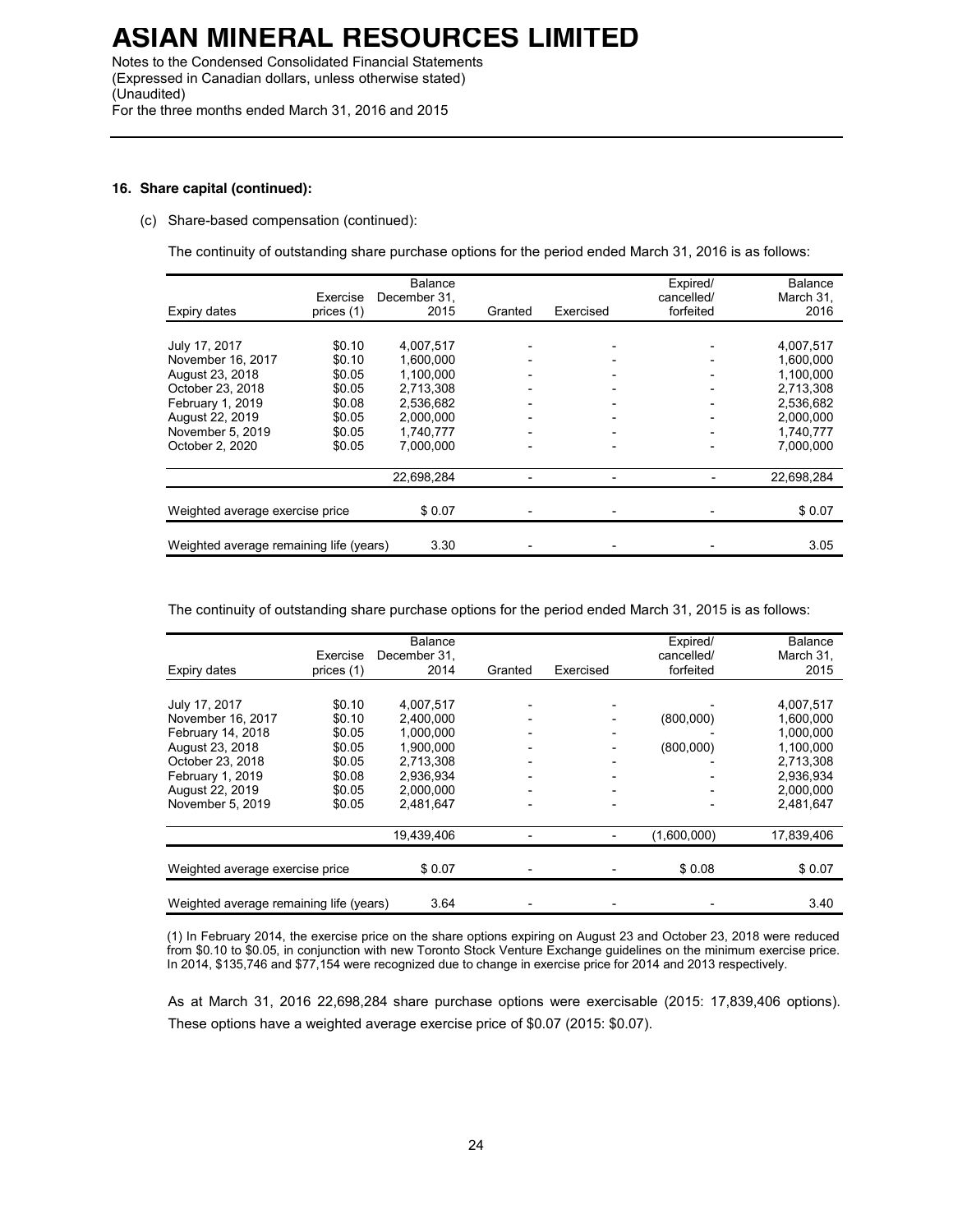Notes to the Condensed Consolidated Financial Statements (Expressed in Canadian dollars, unless otherwise stated) (Unaudited) For the three months ended March 31, 2016 and 2015

### **16. Share capital (continued):**

### (d) Share purchase warrants:

The continuity of outstanding share purchase warrants for the year ended March 31, 2016 is as follows:

| Expiry dates                            | Exercise<br>prices | <b>Balance</b><br>December 31,<br>2015 | Granted                  | Exercised      | Expired<br>cancelled | Balance<br>March 31,<br>2016 |
|-----------------------------------------|--------------------|----------------------------------------|--------------------------|----------------|----------------------|------------------------------|
| May 25, 2017                            | \$0.10             | 54,166,667                             | $\overline{\phantom{a}}$ |                |                      | 54,166,667                   |
| Weighted average exercise price         |                    | \$0.10                                 | $\overline{\phantom{a}}$ | $\overline{ }$ |                      | \$0.10                       |
| Weighted average remaining life (years) |                    | 1.40                                   | $\overline{\phantom{0}}$ |                |                      | 1.15                         |

The continuity of outstanding share purchase warrants for the period ended March 31, 2015 is as follows:

| Expiry dates                            | Exercise<br>prices | <b>Balance</b><br>December 31,<br>2014 | Granted                  | Exercised | Expired<br>cancelled | <b>Balance</b><br>March 31,<br>2015 |
|-----------------------------------------|--------------------|----------------------------------------|--------------------------|-----------|----------------------|-------------------------------------|
| May 25, 2017                            | \$0.10             | 54,166,667                             | $\overline{\phantom{0}}$ |           |                      | 54,166,667                          |
| Weighted average exercise price         |                    | \$0.10                                 | $\overline{\phantom{0}}$ |           |                      | \$0.10                              |
| Weighted average remaining life (years) |                    | 2.40                                   |                          |           |                      | 2.15                                |

### (e) Earnings per share ("EPS"):

The earnings and weighted average number of outstanding shares used in the calculation of basic and diluted earnings per share are as follows:

|                                                                                         | 2016              | 2015 - Restated |             |  |
|-----------------------------------------------------------------------------------------|-------------------|-----------------|-------------|--|
|                                                                                         |                   |                 |             |  |
| Loss used in the calculation of basic EPS                                               | \$<br>(1,504,045) | S               | (2,536,735) |  |
| Weighted average number of outstanding shares for the<br>purpose of basic EPS           | 779.545.042       | 779,390,548     |             |  |
| Shares to be issued for additional capital                                              |                   |                 |             |  |
| Weighted average number of outstanding shares used in the<br>calculation of diluted EPS | 779,545,042       |                 | 779,390,548 |  |
| Basic loss per share                                                                    | \$<br>(0.00)      | \$              | (0.00)      |  |
| Diluted loss per share                                                                  | \$<br>(0.00)      | \$              | (0.00)      |  |

### **17. Revenue:**

|                                        | 2016                      |    | 2015                      |
|----------------------------------------|---------------------------|----|---------------------------|
| Nickel concentrate sales<br>Export tax | 20,025,862<br>(3,904,005) | S. | 27,168,115<br>(5,333,933) |
|                                        | 16,121,857                |    | \$21,834,182              |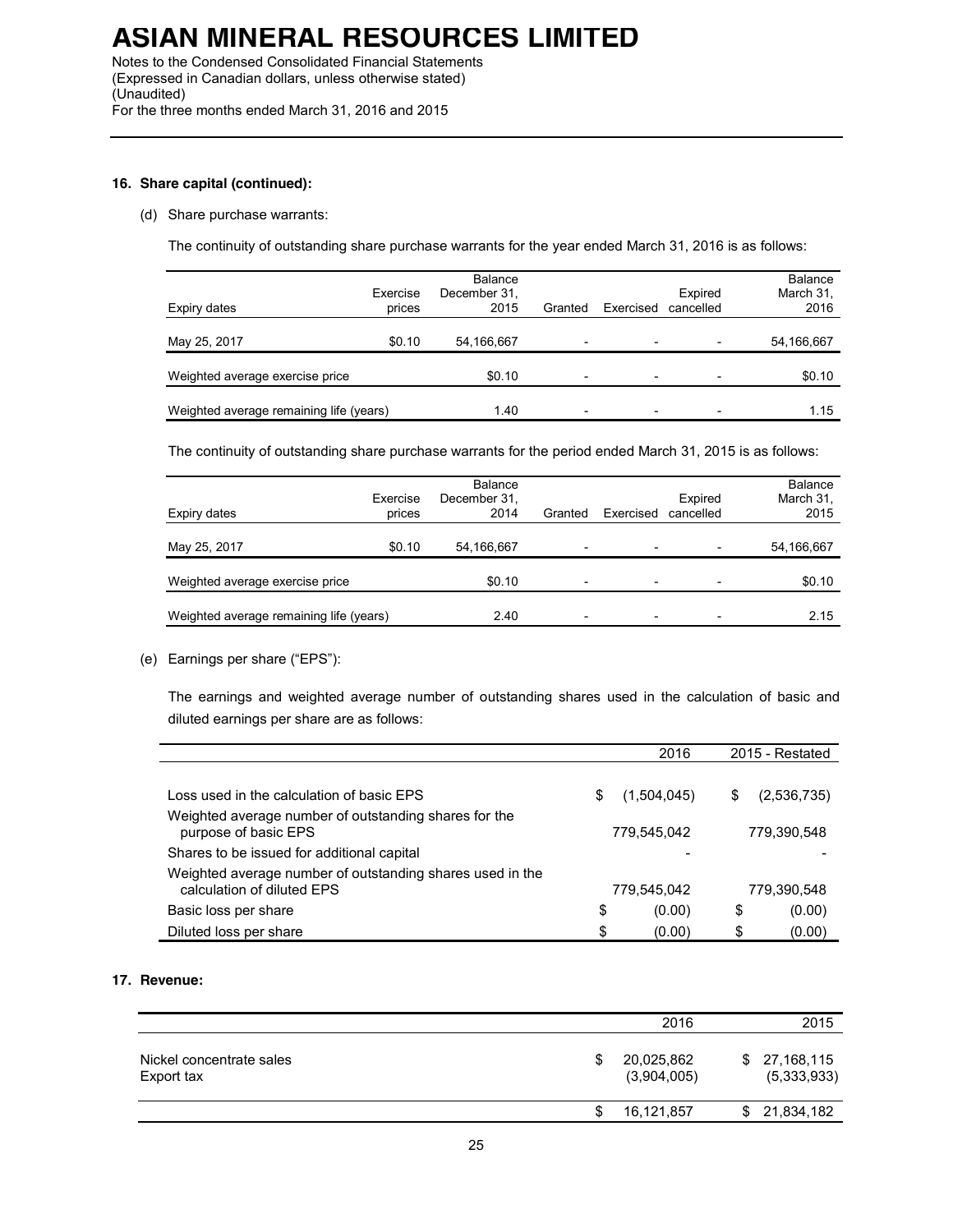Notes to the Condensed Consolidated Financial Statements (Expressed in Canadian dollars, unless otherwise stated) (Unaudited) For the three months ended March 31, 2016 and 2015

### **18. Production costs:**

|                                                                                                                                     | 2016                                                 | 2015 - Restated |                                                   |
|-------------------------------------------------------------------------------------------------------------------------------------|------------------------------------------------------|-----------------|---------------------------------------------------|
| Mine production costs<br>Processing costs<br>Other production costs<br>Changes in inventories of finished goods and work in process | \$<br>5,521,923<br>1,524,115<br>834,403<br>1,160,776 | \$              | 6,531,959<br>1,596,642<br>1,477,996<br>(287, 870) |
| <b>Production costs</b><br>Depreciation and amortization                                                                            | 9,041,217<br>3,629,927                               |                 | 9,318,727<br>8,607,544                            |
|                                                                                                                                     | \$<br>12.671.144                                     | S               | 17,926,271                                        |

#### **19. General and administrative expenses:**

|                                                                                                                                                | 2016                                                      |   | 2015                                                 |
|------------------------------------------------------------------------------------------------------------------------------------------------|-----------------------------------------------------------|---|------------------------------------------------------|
| Salaries, wages and benefits<br>Taxes and fees<br>Professional and regulatory<br>Travel<br>Office, administrative and share-based compensation | \$<br>583.212<br>153.396<br>100.833<br>109.074<br>198,895 | S | 1,001,482<br>304,072<br>229,079<br>97.624<br>216,049 |
|                                                                                                                                                | 1,145,410                                                 |   | 1,848,306                                            |

### **20. Finance expense:**

|                                                                                           | 2016                                               | 2015                                 |
|-------------------------------------------------------------------------------------------|----------------------------------------------------|--------------------------------------|
| Interest expense on bank term loan<br>Foreign contractor tax on interest expense<br>Other | \$<br>$\overline{\phantom{a}}$<br>17,400<br>18.098 | \$<br>263,088<br>35,387<br>(12, 449) |
|                                                                                           | 35,498                                             | 286,026                              |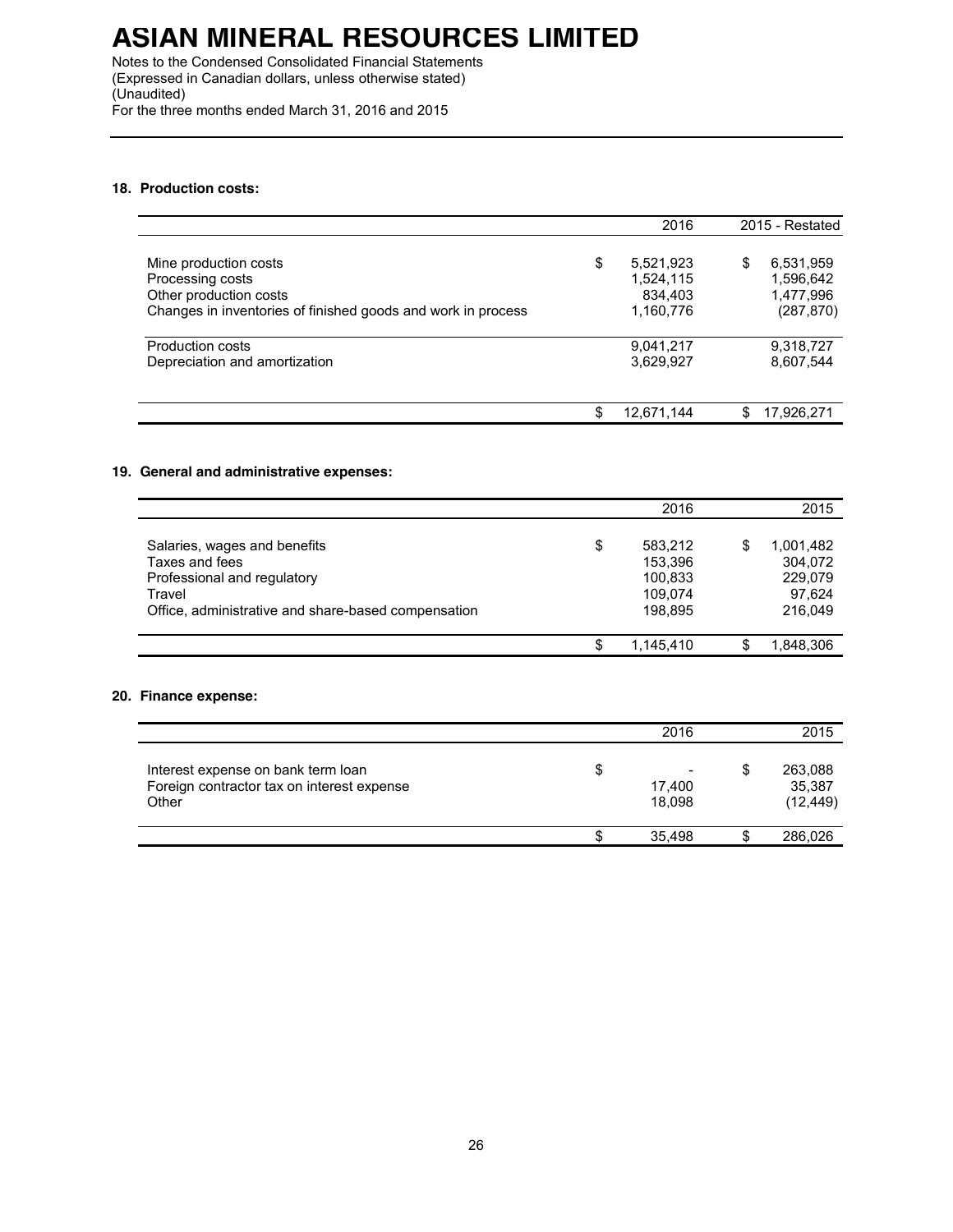Notes to the Condensed Consolidated Financial Statements (Expressed in Canadian dollars, unless otherwise stated) (Unaudited) For the three months ended March 31, 2016 and 2015

### **21. Related party transactions:**

(a) Balances receivable and payable:

The amounts due to related parties and included in accounts payable, are non-interest bearing, unsecured and due on demand, and comprise the following:

|                                               |   | 2016                                |    | 2015              |
|-----------------------------------------------|---|-------------------------------------|----|-------------------|
| Due to directors<br>Due to executive officers | S | $\overline{\phantom{a}}$<br>481.290 | \$ | 62,698<br>102,000 |
|                                               | S | 481,290                             | S  | 164,698           |

During the year ended December 31, 2015, in lieu of a cash bonus, the Company issued certain executive officers a share bonus. The total compensation expense portion recognized in general and administrative expenses was \$468,790, recognized in 2015 and paid in April 2016 by way of common shares of the Company in lieu of cash.

(b) Key management personnel:

Key management personnel includes the salaries and consulting fees paid and/or accrued to the Company's senior officers and directors as follows:

|                                               |   | 2016    |    | 2015              |
|-----------------------------------------------|---|---------|----|-------------------|
| Salary and consulting fees<br>Directors' fees | S | 223,199 | \$ | 219,994<br>62,698 |
|                                               | S | 223,199 | S  | 282,692           |

(c) Pala Investments Limited:

During 2012, as a result of a series of equity transactions, Pala Investments Limited ("Pala") became a controlling shareholder of the Company.

On March 28, 2013, Pala purchased 158,845,081 common shares of the Company pursuant to the exercise of its basic subscription privilege in full under the Company's rights offering (note 17(c)(i)). In addition, Pala purchased 88,762,232 common shares of the Company pursuant to a standby commitment provided as part of the rights offering.

As a result of this transaction, Pala owns and controls, directly or indirectly, 569,813,827 common shares of the Company and 54,166,667 share purchase warrants to purchase common shares of the Company (note 16(d)).

During the year ended December 31, 2015, the Company paid \$0.2 million in advisory fees to Pala.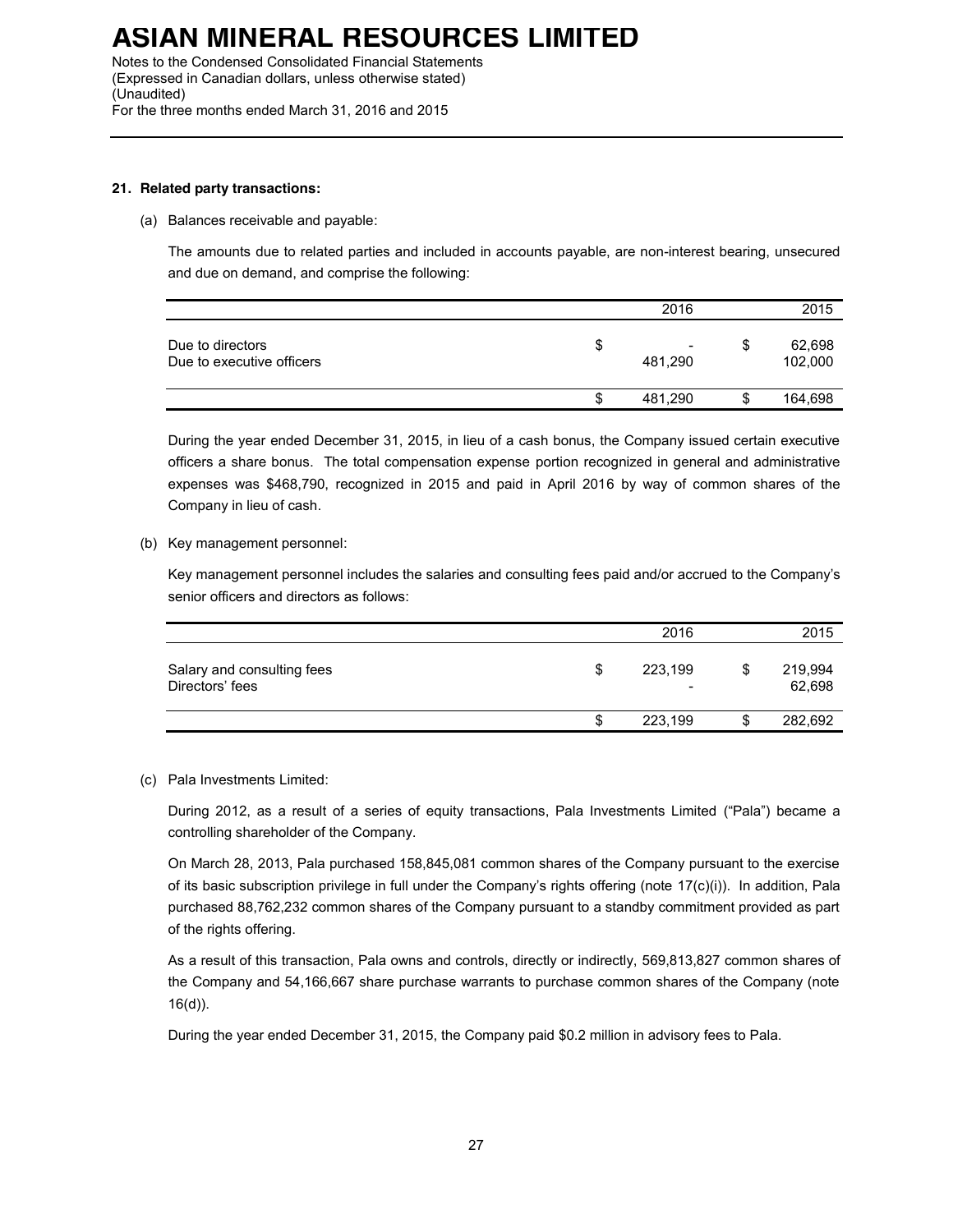Notes to the Condensed Consolidated Financial Statements (Expressed in Canadian dollars, unless otherwise stated) (Unaudited) For the three months ended March 31, 2016 and 2015

### **22. Segment information:**

The Company conducts its business as a single reportable operating segment, being the exploration and development of mineral properties in Vietnam. Geographical information is as follows:

| March 31, 2016      | Canada |                          | Vietnam |              | Other                          |   | Total       |  |
|---------------------|--------|--------------------------|---------|--------------|--------------------------------|---|-------------|--|
|                     |        |                          |         |              |                                |   |             |  |
| Sale revenue        | \$     | $\overline{\phantom{a}}$ |         | \$16,121,857 | \$<br>$\overline{\phantom{0}}$ | S | 16,121,857  |  |
| Interest income     |        | 11                       |         | 7.698        | $\overline{\phantom{0}}$       |   | 7,709       |  |
| Loss for the period |        | (172, 373)               |         | (1,286,434)  | (45, 238)                      |   | (1,504,045) |  |
| Non-current assets  |        | $\overline{\phantom{a}}$ |         | 6,700,824    | 253,178                        |   | 6,954,002   |  |
| Total assets        |        | 120.214                  |         | 23,226,034   | 352,609                        |   | 23,698,857  |  |

| March 31, 2015 - Restated | Canada |                          | Vietnam |              | Other     |    | Total       |  |
|---------------------------|--------|--------------------------|---------|--------------|-----------|----|-------------|--|
|                           |        |                          |         |              |           |    |             |  |
| Sale revenue              | \$     | $\overline{\phantom{a}}$ |         | \$21,834,182 | \$<br>-   | S. | 21,834,182  |  |
| Interest income           |        | 193                      |         | -            | -         |    | 193         |  |
| Loss for the period       |        | (163,047)                |         | (2,318,478)  | (55, 210) |    | (2,536,735) |  |
| Non-current assets        |        | $\overline{\phantom{a}}$ |         | 51,594,498   | 437,755   |    | 52,032,253  |  |
| Total assets              |        | 207,299                  |         | 79,610,284   | 438.460   |    | 80,256,043  |  |

### **23. Supplemental cash flow information:**

|                                                                                                                                                                                  |   | 2016  | 2015   |
|----------------------------------------------------------------------------------------------------------------------------------------------------------------------------------|---|-------|--------|
| Supplemental information:<br>Interest received                                                                                                                                   | S | 7.709 | 193    |
| Non-cash operating, financing and investing transactions:<br>Shares issued in lieu of cash in payment of directors fees<br>Movement from share-based payments reserve to deficit |   |       | 27.500 |
| for forfeited options                                                                                                                                                            |   |       | 40.186 |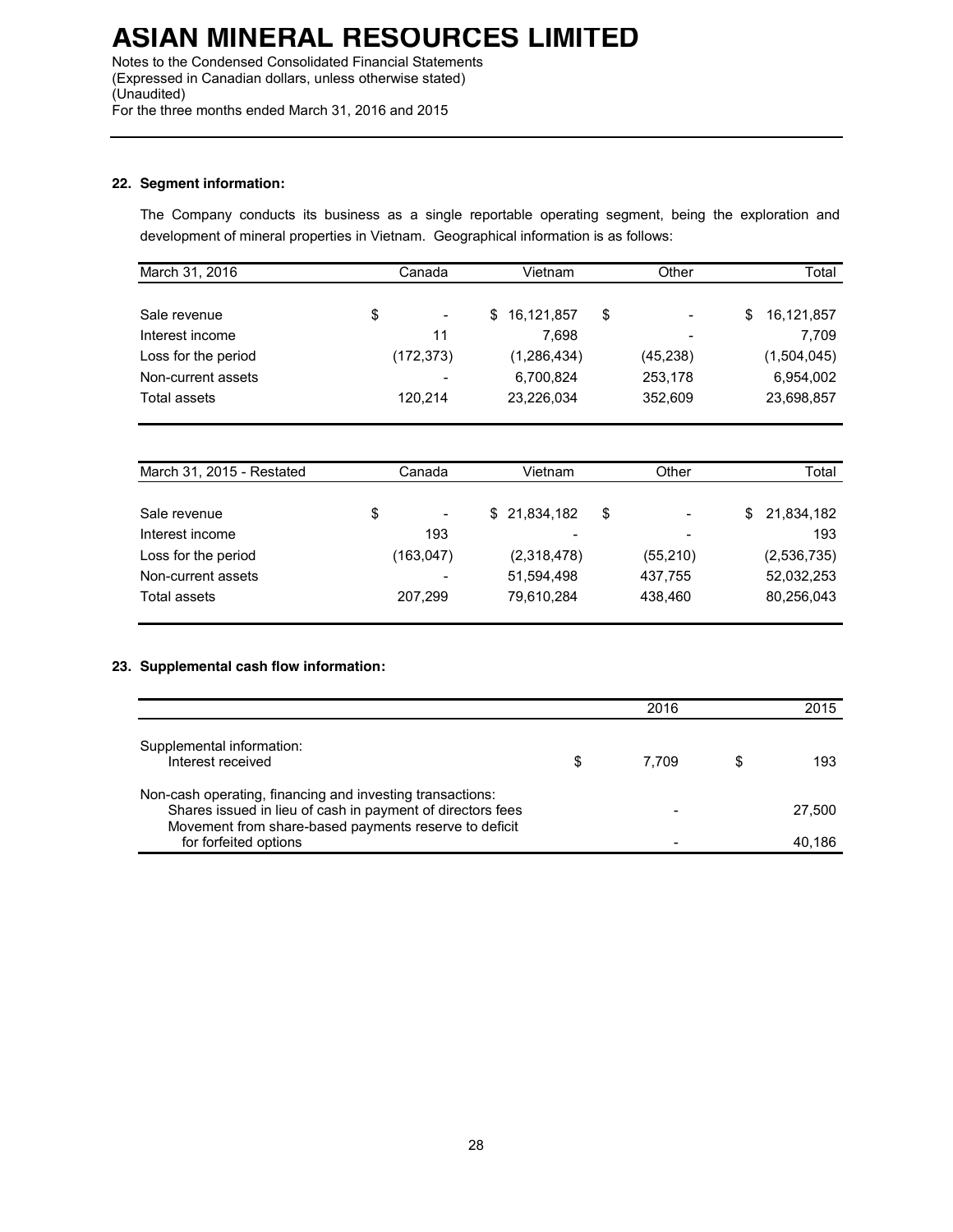Notes to the Condensed Consolidated Financial Statements (Expressed in Canadian dollars, unless otherwise stated) (Unaudited) For the three months ended March 31, 2016 and 2015

#### **24. Financial risk management:**

(a) Credit risk:

Credit risk is the risk of an unexpected loss if a customer or third party to a financial instrument fails to meet its contractual obligations. The Company is subject to credit risk on the cash balances at the bank, its shortterm guaranteed investment certificates and accounts receivable. The majority of the Company's cash balances are held with a Vietnam International Bank which is 20% owned by the Commonwealth Bank of Australia and in the view of the Board is considered trustworthy. A portion of funds are held with the ANZ Vietnam Bank Limited which is a creditworthy international bank. The Company only deals with reputable financial institutions and regularly assesses international exposure and market risk. The company has a small investment in Canadian based banking institutions, authorized under the Bank Act to accept deposits, which may be eligible for deposit insurance provided by the Canadian Deposit Insurance Corporation. As at December 31, 2015, the Company had no trade receivables and other prepaid and receivables of \$4.3 million which are not considered past due. The Company's accounts receivables comprise receivables on the sale of nickel concentrate with all sales made to Jinchuan Group Limited and due to the nature of the customer, the Board does not consider there to be any significant credit risk for receipt of revenues, which are paid within 30 days and value added tax receivables refundable by the Vietnamese government within 12 months.

(b) Liquidity risk:

Liquidity risk is the risk that the Company will not be able to meet its financial obligations as they fall due. The Company has in place a planning and budgeting process to aid in determining the funds required to support normal operating requirements on an ongoing basis, including its capital development and exploration expenditures. As at March 31, 2016, the Company had cash and cash equivalents of \$3.9 million (December 31, 2015: \$5.7 million) and accounts payable and accrued liabilities of \$12.3 million (December 31, 2015: \$15.0 million).

(c) Market risk:

The Company's primary market risks include changes in foreign exchange and interest rates on financial instruments in other than Canadian dollars. At March 31, 2016, the Company had no hedging agreements in place with respect to metal prices or exchange rates.

(*i*) Currency risk:

The Company is exposed to the financial risks related to the fluctuation of foreign exchange rates. The Company has offices in Canada and Vietnam and holds cash in Canadian, United States, Vietnamese and Australian currencies in line with forecasted expenditures. A significant change in the currency exchange rates between the Canadian dollar relative to the US dollar, Vietnamese dong and Australian dollar could have an effect on the Company's results of operations, financial position or cash flows.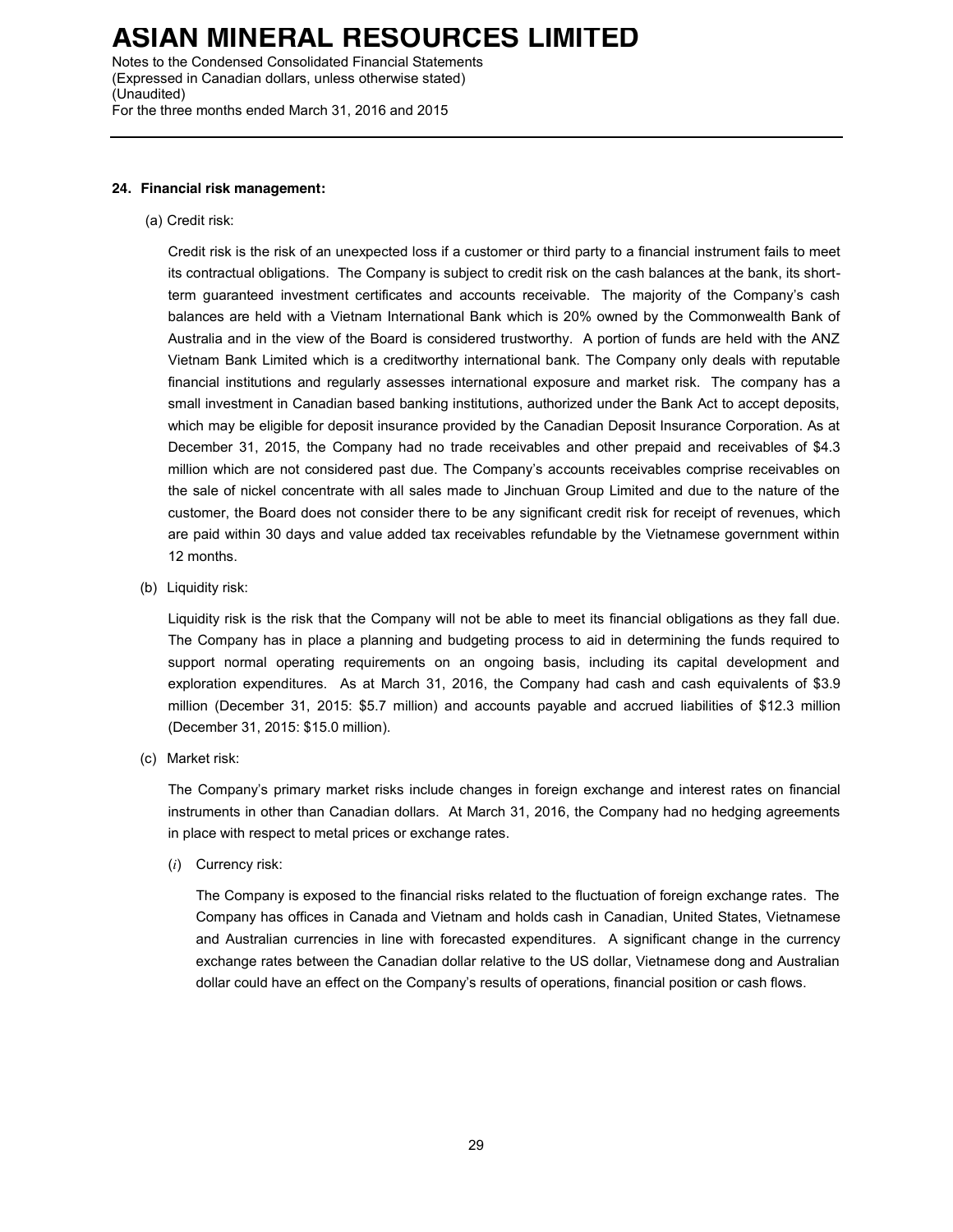Notes to the Condensed Consolidated Financial Statements (Expressed in Canadian dollars, unless otherwise stated) (Unaudited) For the three months ended March 31, 2016 and 2015

### **24. Financial risk management (continued):**

- (c) Market risk (continued):
	- (*i*) Currency risk (continued):

At March 31, 2016 and 2015, the Company is exposed to currency risk through the following assets and liabilities denominated in US dollars:

|                                                                                              | 2016                                       |      | 2015                                    |
|----------------------------------------------------------------------------------------------|--------------------------------------------|------|-----------------------------------------|
| Cash and cash equivalents<br>Accounts receivable<br>Accounts payable and accrued liabilities | US\$ 2,939,439<br>6,377,240<br>(7,317,068) | US\$ | 2,931,660<br>8,352,590<br>(5, 181, 575) |
|                                                                                              | US\$ 1,999,611                             | US\$ | 6,102,675                               |
| Canadian dollar equivalent (year-end)                                                        | \$2,596,898                                | S    | 7,729,797                               |

A 10% appreciation of the Canadian dollar against the US dollar at March 31, 2016 would decrease net loss by \$259,690 for the period-ended March 31, 2016 (2015: decrease net loss by \$772,980).

At March 31, 2016, the Company is exposed to currency risk through the following assets and liabilities denominated in Vietnamese Dong:

|                                                  |     | 2016                          |      | 2015                             |
|--------------------------------------------------|-----|-------------------------------|------|----------------------------------|
| Cash and cash equivalents<br>Accounts receivable | VND | 832,542,419<br>15,021,841,631 | VND. | 1,151,191,181<br>122,054,276,471 |
|                                                  | VND | 15,854,348,050                |      | VND 123,205,467,652              |
| Canadian dollar equivalent (year-end)            | \$  | 919,575                       | \$   | 7,269,188                        |

A 10% appreciation of the Canadian dollar against the Vietnamese Dong at March 31, 2016 would decrease net loss by \$91,958 for the period-ended March 31, 2016 (2015: decrease net loss by \$726,919).

(*ii*) Interest rate risk:

Interest rate risk is the risk that the fair value or future cash flows of a financial instrument will fluctuate because of changes in market interest rates.

The Company's cash and cash equivalents attract interest at floating rates and have maturities of 90 days or less. The interest is typical of Canadian banking rates, which are at present historically low; however, the Company's conservative investment strategy mitigates the risk of deterioration to capital invested. A change of 100 basis points in the interest rate would not be material to the consolidated financial statements.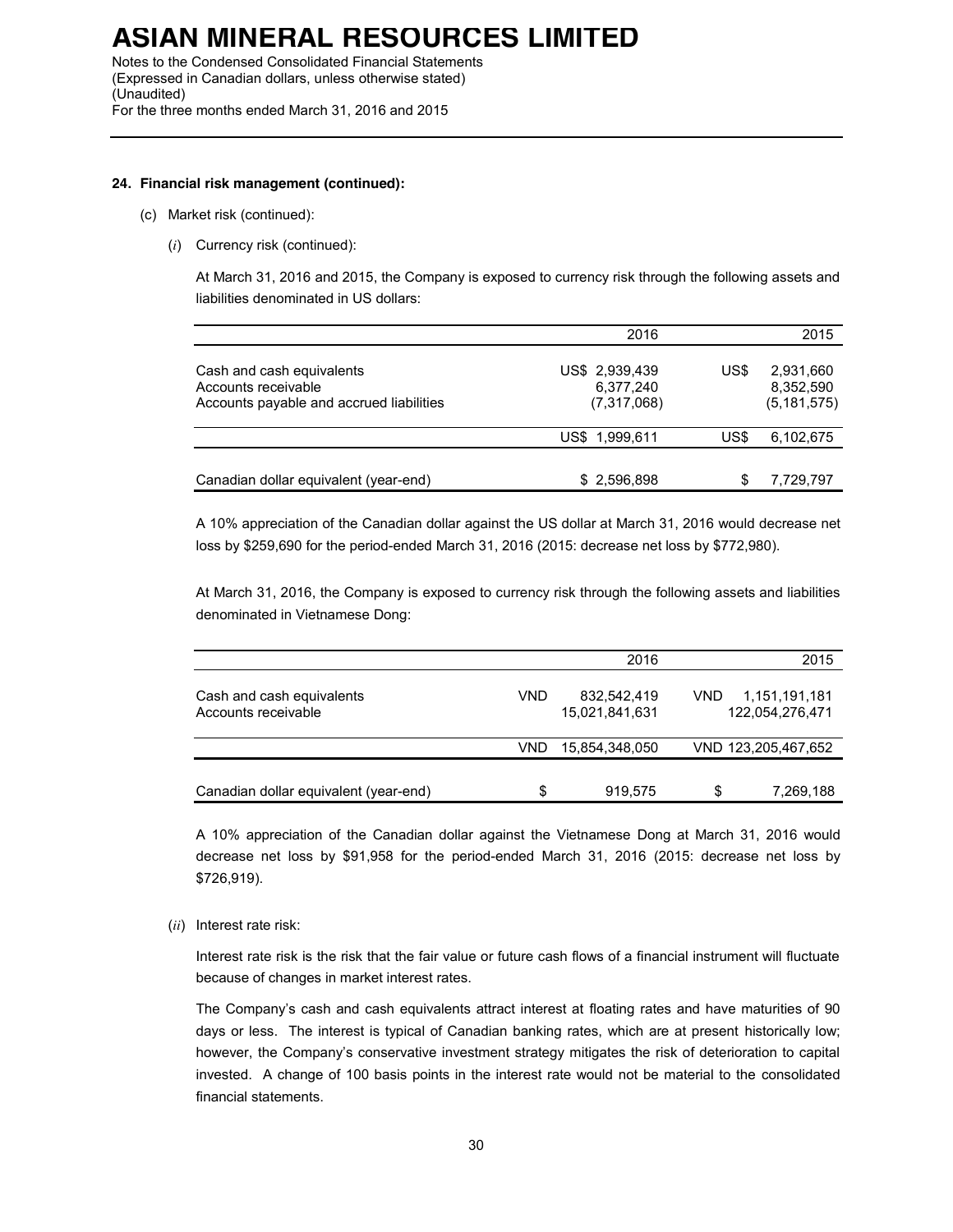Notes to the Condensed Consolidated Financial Statements (Expressed in Canadian dollars, unless otherwise stated) (Unaudited) For the three months ended March 31, 2016 and 2015

### **24. Financial risk management (continued):**

- (c) Market risk (continued):
	- (*iii*) Commodity price risk:

Nickel, copper and cobalt prices have historically fluctuated significantly and are affected by numerous factors outside of the Company's control, including, but not limited to, industrial and retail demand, central bank lending, forward sales by producers and speculators, levels of worldwide production, short-term changes in supply and demand due to speculative hedging activities and certain other factors. The Company has not engaged in any hedging activities to reduce its exposure to commodity price risk. Revenue from the sale of concentrates is based on prevailing market prices which is subject to adjustment upon final settlement. For each reporting period until final settlement, estimates of metal prices are used to record sales. At March 31, 2016 there are 1,077 tonnes of nickel, 356 tonnes of copper and 15 tonnes of cobalt which do not have a final settlement price and the estimated revenues have been recognized at current market prices.

(d) Financial assets and liabilities:

As at March 31, 2016, the carrying and fair values of our financial instruments by category are as follows:

|                                             | Loans and<br>receivables<br>\$ | Financial<br>liabilities<br>\$ | Carrying<br>value<br>\$ | Fair value<br>\$ | Less than 1<br>year<br>\$ | 1 to 3 years<br>\$ |
|---------------------------------------------|--------------------------------|--------------------------------|-------------------------|------------------|---------------------------|--------------------|
| <b>Financial assets</b>                     |                                |                                |                         |                  |                           |                    |
| Cash and cash equivalent                    | 3,880,638                      | -                              | 3,880,638               | 3,880,638        | 3,880,638                 |                    |
| Accounts receivable and<br>prepaid expenses | 7,836,521                      | Ξ.                             | 7,836,521               | 7,836,521        | 7,836,521                 |                    |
| Total financial assets                      | 11,717,159                     |                                | 11,717,159              | 11,717,159       | 11,717,159                |                    |
| <b>Financial liabilities</b>                |                                |                                |                         |                  |                           |                    |
| Trade payables and<br>accrued liabilities   | -                              | 12,340,780                     | 12,340,780              | 12,340,780       | 12,340,780                |                    |
| <b>Total financial liabilities</b>          | -                              | 12,340,780                     | 12,340,780              | 12,340,780       | 12,340,780                |                    |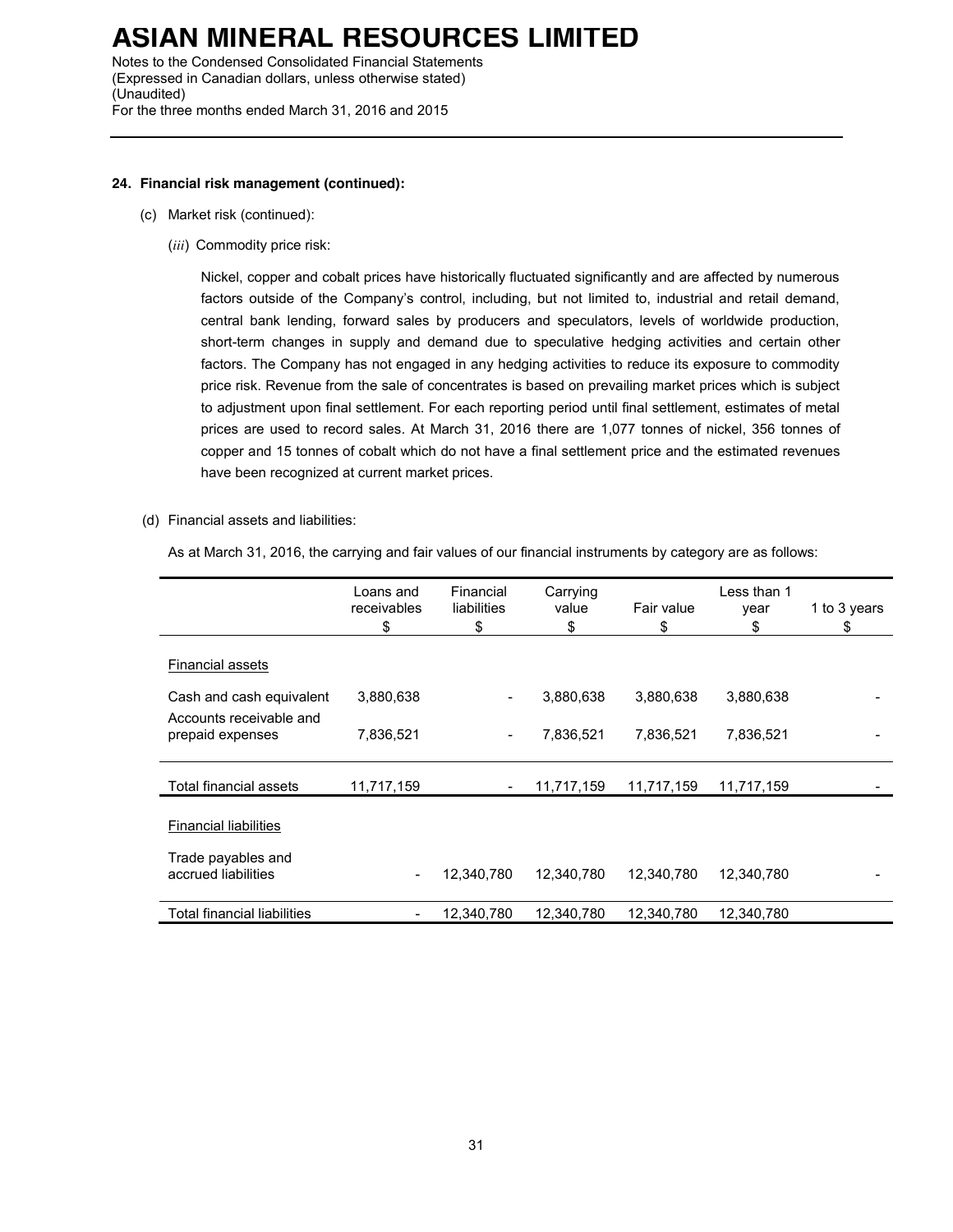Notes to the Condensed Consolidated Financial Statements (Expressed in Canadian dollars, unless otherwise stated) (Unaudited) For the three months ended March 31, 2016 and 2015

### **24. Financial risk management (continued):**

(e) Fair value:

All financial instruments measured at fair value are categorized into one of three hierarchy levels, described below, for disclosure purposes. Each level is based on the transparency of the inputs used to measure the fair values of assets and liabilities:

- Level 1 Values based on unadjusted quoted prices in active markets that are accessible at the measurement date for identical assets and liabilities.
- Level 2 Values based on quoted prices in markets that are not active or model inputs that are observable either directly or indirectly for substantially the full contractual term of the asset or liability.

The Company determines the fair value of provision sales and the embedded derivative related to its trade receivables based on the quoted forward commodity price obtained from the London Metals Exchange. The embedded derivative related to trade receivables is therefore classified as a Level 2 financial asset.

• Level 3 - Values based on prices or valuation techniques that require inputs that are both unobservable and significant to the overall fair value measurement.

The carrying values of cash and cash equivalents, accounts receivable and accounts payable and accrued liabilities approximate their respective fair values due to the short-term nature of these instruments. The carrying value of the bank term loan approximates its fair value due to the existence of floating marketbased interest rates.

The Company has no financial assets or liabilities included in Level 1 or 3 of the fair value hierarchy.

### **25. Non-controlling interest:**

BPNM was originally owned 70% by the Company, with the remaining 30% owned by the Vietnamese Government, 20% through Mineral Development Company ("Mideco"), an agency of the Ministry of Heavy Industry of Vietnam and 10% through Son La Mechanical Engineering Company, a company owned by the People's Committee of the Province of Son La, which was privatized and renamed Son La Mechanical Engineering Joint Stock Company ("Coxama"). On July 12, 2006, the Company acquired a 20% interest in BPNM from Mideco by paying US\$2,500,000, thereby increasing its ownership interest to 90%. All funding for BPNM to continue exploration, development and construction of the Ban Phuc project were fully funded by the Company through intercompany loan agreements and a bank term loan (note 14). The 10% non-controlling interest of Coxama is presented separately in the Company's balance sheet and statement of operations and comprehensive income (loss).